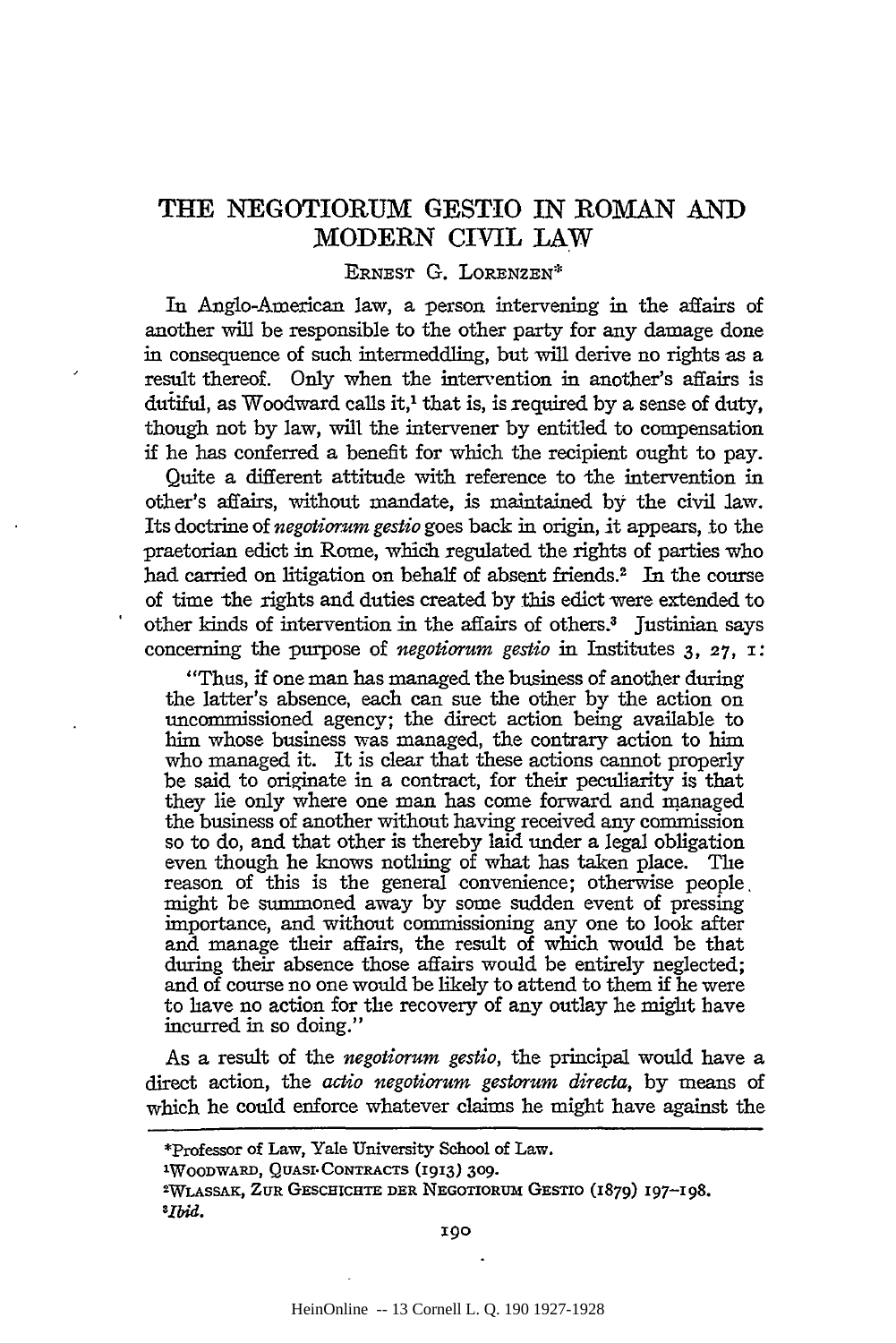agent on account of the management of his affairs. The agent would have the contrary .action, the *actio negotiorum gestorum contraria,* by means of which he could enforce his claims against the principal.

The term *negotiorum gestio* is used sometimes in a narrower sense and sometimes in a wider sense.<sup>4</sup> In the narrower sense it refers to that kind of voluntary management of another's affairs as would entitle the agent to recover his expenses. When the requirements for the *negotiorum gestio* in the narrower sense do not exist, the principal may be able to hold the agent as a *negotiorum gestor,* but the latter can proceed against the principal, if at all, only in accordance with the quasi-contractual principles relating to the recovery of unjustified benefits.5

The requirements of the *negotiorum gestio* in the narrower sense in Roman Law are the following:

I. The agent must have carried on another's (the principal's) business in the interest of the principal.

The "business" carried on might be an act of any kind. It might consist of the doing of some physical act, such as repairing a house.<sup>6</sup> providing support<sup>7</sup> or medicine,<sup>8</sup> or it might take the form of a juristic act, such as becoming surety for another, $9$  paying his  $debts<sup>10</sup>$  etc.

The business carried on must have been "another's." If the voluntary agent by mistake carried on his own affairs, believing they were another's, he would have, of course, no claim as *negotiorum*   $\ell$ *gestor* against the other.<sup>11</sup> If the business carried on concerned both the agent and a third party, he could recover from the third party only if he could have protected his own interests without the other.12 As a co-owner of property making repairs on the common property could not satisfy this requirement, he would have no action against his co-owner as *negotiorum gestor* for the recovery of the latter's share of the expense.<sup>13</sup>

<sup>4</sup>Called in Germany frequently respectively "echte" and "unechte" *negotiorum gestio.* 2 PLANCK, COMMENTAR ZUM BURGERLICHEN GESETZBUCH (4th ed. I925)

I229. <sup>6</sup>BUCKLAND, TEXTBOOK OF ROMAN LAW (I92I) 534. <sup>6</sup>Digest 3, 5, 10, I. <sup>9</sup>Digest 3, 5, 31, pr. 1° 9Digest 3, 5, 10, I. <sup>9</sup>Digest 3, 5, 31, pr. 1°For example, where the principal's debt becomes due during his absence his credit would be injured if it was not paid. See Digest 3, 5, 39. In our law there would be no recovery in the absence of ratification.<br> $^{11}$ Digest 3, 5, 6, 4.  $^{12}$ BUCELAND, TEXTBOOK OF ROMAN LAW (1921) 533-534.

<sup>&</sup>lt;sup>13</sup>He would have to bring the action based on co-ownership, the *actio communi dividundo.* Digest 10, 3, 6, 2.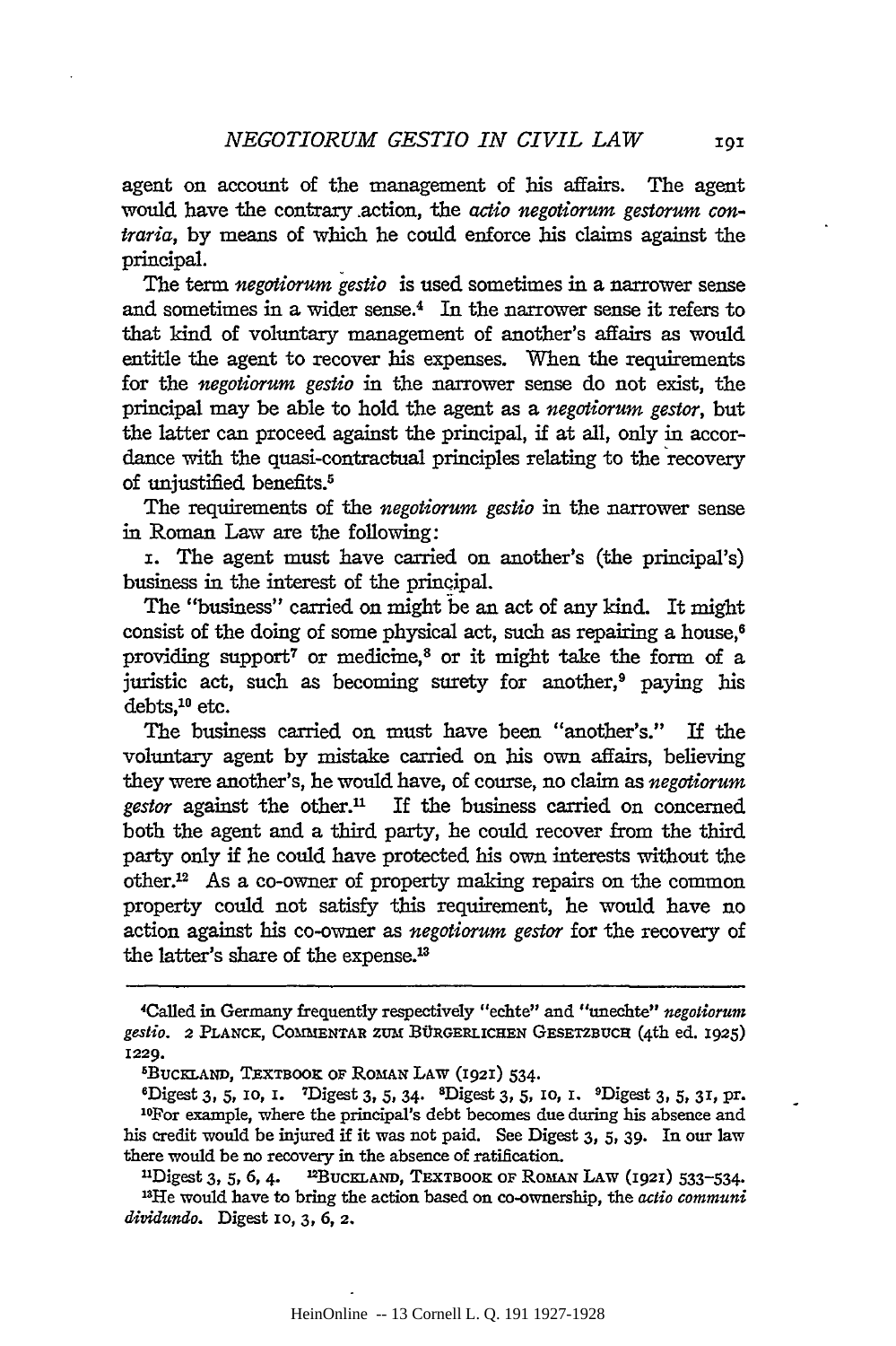The business must have been carried on *in the interest* of the other. In Roman Law a voluntary agent could recover his expenses only if he acted in the interest of the principal. If the agent acted solely in his own interest, he could not recover as *negotiorum gestor* but he might have an action *(condictio)* against the principal to the extent that the latter was unjustly enriched at his expense. Says Julian in Digest 3, 5, 6, 3: "We may add that if a man has managed my affair with no thought of me, but for the sake of gain for himself, then, as we are told by Labeo, he managed his own affair rather than mine. . . . Should he himself have gone to any expense in connection with my affairs, he will have a right of action against me, not to the extent to which he is out of pocket, seeing that he meddled in my business without authority, but to the extent to which I am enriched."<sup>14</sup>

However, if A was in possession of B's property, believing in good faith that it was his, and made improvements thereon, he would have a lien on such property as long as he retained possession, but he would have no independent action against B for the recovery of the expense after he lost possession.<sup>15</sup>

For the recovery of his expenses it was not necessary that the voluntary agent should have had in mind the particular principal in whose interest the business was actually carried on.. If the agent thought he was acting in behalf of Titius, whereas the business actually belonged to Sempronius, the agent's action would lie against Sempronius.<sup>16</sup>

2. The business must have been done "voluntarily" by the agent. It must not have been done by virtue of a mandate from the principal, nor in consequence of some other legal duty which he might owe to the principal. At one time in the development of Roman Law, the *actio negotiorum gestorum,* introduced by the praetor, was allowed whenever one party acted in the interest of another. By the time of Ulpian, however, some of these groups of cases had developed into independent legal institutions, such as mandate and guardianship, which gave rise to special remedies.17 Thereafter the term *negotiorum gestio* was confined to those situations where a person acted in behalf of another without any contractual or other legal duty. As a mandate could be given tacitly, troublesome questions might arise in determin-

 $-102$ 

<sup>14</sup>See also the German Civil Code,§ 687, par. I.

<sup>~</sup>Digest I2, 6, 33; 6, I, 48; IO, 3, I4, I; BucKLAND, *loc. cit. supra* note 5· As regards Anglo-American Civil Law, see WooDWARD, *op. cit. supra* note I, 299-304. 16Digest 3, 5, 6, 8; 3, 5, 5, I. This is true also in modern civil law.

I'TWLASSAK, *loc. cit. supra* note 2.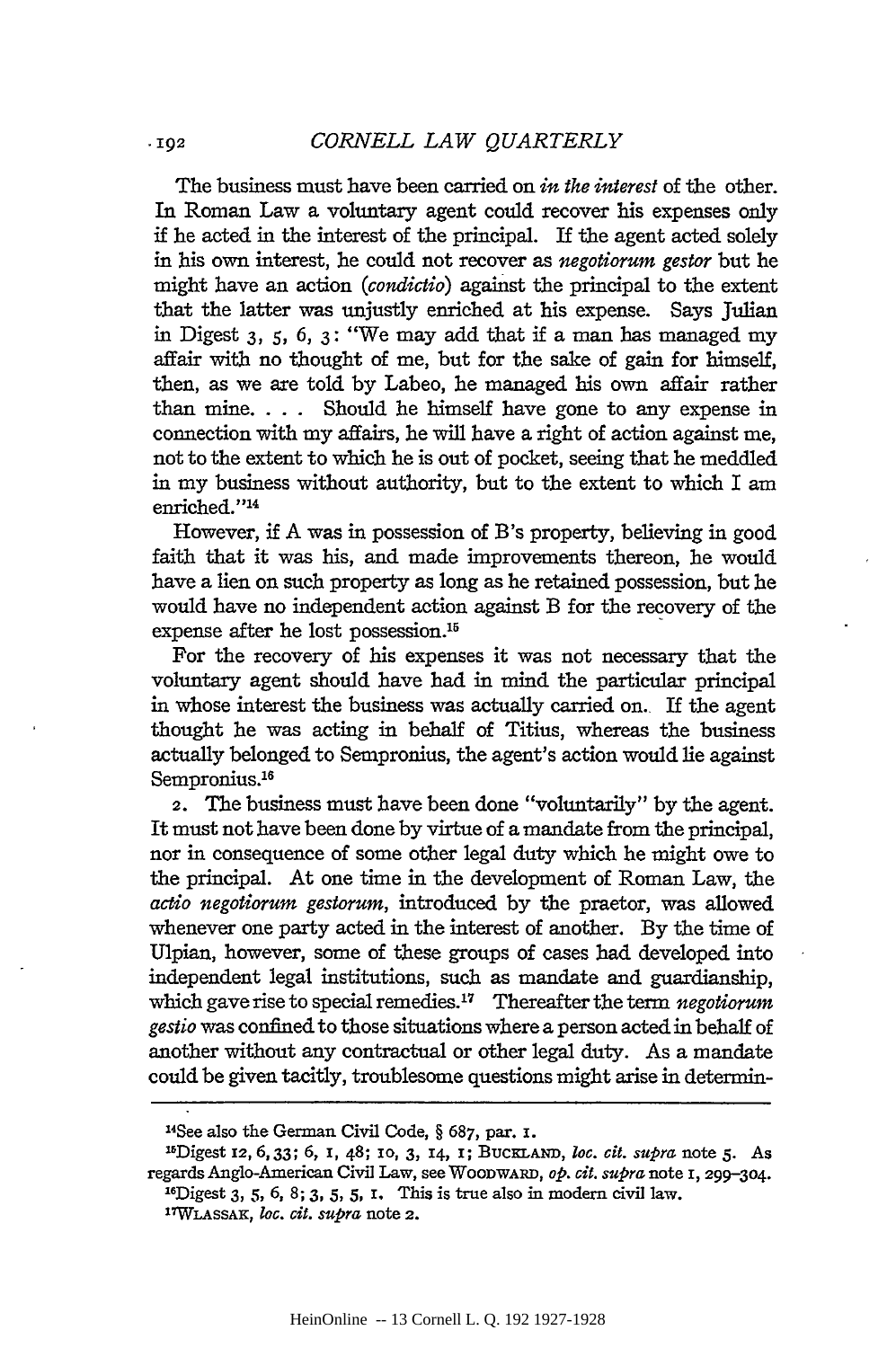ing whether a person acted as *negotiorum gestor* or as a mandatary under a tacit mandate.

A person who believes that he has authority to act as a mandatary, but in fact is not authorized, either because no mandate was given him, or because it was void, or because the act in question was beyond his authority, may be a *negotiorum gestor,* and able to recover as such.18 In the same manner, a guardian acting on behalf of a ward after the guardianship has terminated may be a *negotiorum gestor.19* 

The mandate must be from the principal, in order to prevent the mandatary or agent from being at the same time a *negotiorum gestor.*  If the agent acted under a mandate from a third person, his rights and duties arising between himself and such principal would be enforced according to the rules governing mandate. But if in the execution of such mandate, the agent intended to act not only in behalf of the mandator, but also in behalf of X, he might be a *negotiorum gestor* with respect to the latter.

Whether a subsequent ratification of the *gestor's* acts should be regarded as tantamount to a previous authorization, so as to preclude any action based upon *negotiorum gestio,* has given rise to much discussion. The Roman texts on the subject are contradictory. Ulpian appears to say that ratification always converts the *negotiorum gestio* into mandate, so that the action should be on the mandate.<sup>20</sup> Scaevola, on the other hand, would allow the *gestor* to sue with the *actio negotiorum gestorum.21* According to Buckland, the *gestor*  might treat it as a mandate, but it does not become mandate *ipso facto*, so that it was not affected by the death of the principal.<sup>22</sup> 3. The act must have been done by the agent with the expec-

tation of reimbursement for his expenses.

*contra.* MECHEM; AGENCY (2d ed. 1914) 1199–1201.<br><sup>19</sup>2 PLANCK, *op. cit. supra* note 4, at 1216; K. v. L, Decision of Imperial Court, Jan. 26, 1910, Juristische Wochenschrift, 1910, 233.

<sup>20</sup>Digest 50, 17, 60. <sup>21</sup>Digest 3, 5, 9.<br><sup>22</sup>BucKLAND, *loc. cit. supra* note 5. In some of the modern codes there is an express provision that the ratification by the principal relates back to the commencement of the transaction and produces all the effects of a mandate. According to this view, the action subsequent to the ratification will be on the

<sup>18</sup>Digest 3, s, s, pr. So in modern civil law. 2 WINDSCHEm~KIPP, LEHRBUCH DES PANDEKTENRECHTS (9th ed. 1906) 924-925; 7 BAUDRY-LACANTINERIE & BARDE, TRAITÉ DE DROIT CIVIL, DES OBLIGATIONS, vol. 3, pt. 2 (1905) 1047; 31 DEMOLOMBE, COURS DE CODE NAPOLEON (1882) 70; 7 LAROMBIERE, 0BL1GA-TIONS (1885) 406; 20 LAURENT, DROIT CIVIL (1876) 348; 4 PACIFICI-MAZZONI, INSTITUZIONI DI DIRITTO CIVILE ITALIANO (1920) 200. Anglo-American law is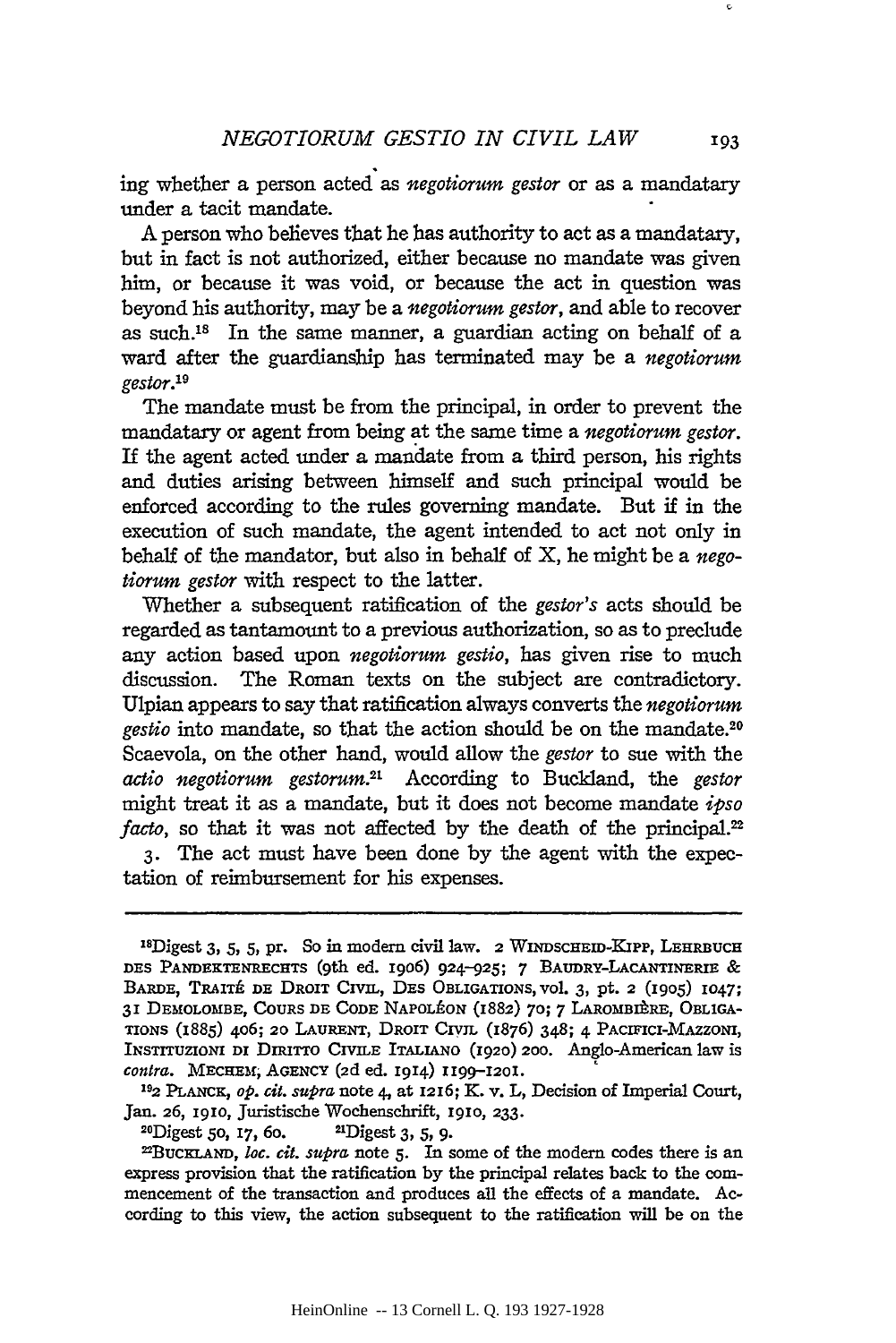There were a number of Roman texts in which the agent is denied the *actio" negotiorum gestiorum contraria* for reimbursement because it appeared that he did the act with no expectation of reimbursement, either because he acted from a spirit of liberality, or in order to fulfil a family obligation. In Digest 3, 5, 27, I, Modestinus says: "Where Titus maintained his sister's daughter out of natural affection, I gave it as my opinion that this afforded no ground of action against her."23 In Code 2, I8, I2, it is stated that a son, whether emancipated or not, paying his father's debt, cannot recover the sum from his father, if he paid it *donandi causa.* 

4· The agent could not recover his expenses if his intervention was contrary to the express will of the principal.

The principal might not want the act to be done at all, or he might object to have it done by the particular agent. In these cases, it seems the agent could not recover the expense incurred. Some of the Roman jurists said that the agent could have an action against the principal to the extent that the expenditure had actually enriched him.<sup>24</sup> Others held that a person intervening in the affairs of another against this other's express will must be deemd to have acted *donandi causa.* 

Says Ulpian in Digest 3, 5, 8, 3: "Julianus discusses this case. There are two partners of whom one forbids me to carry on the management, and the other does not forbid me; shall I have a right of action on negotia gesta against the one who did not forbid me? ... Accordingly I hold that the proper view is that of Julianus, that there will still be a good action on negotia gesta against the one who did not forbid, it being always understood that the one who forbade is not to incur loss to the slightest degree either through his partner or directly."

Says Paulus in Digest  $_7$ ,  $_1$ ,  $_4$ o: "If I have become surety for you in your presence and against your will, I have no action

23!n modern law also no recovery can be had if the act was done in a spirit of liberality. German Civil Code, § 685, par. I; Argentine Civil Code, art. 2302; BAUDRY-LACANTINERIE & BARDE, *op. cit. supra* note I8, at I047i PACCHIONI, *op. cit. supra* note 22, at 535 *et seq.* 

24"Any one who pays on another's behalf discharges the debt, even where the other refuses to consent or is unaware of the payment." Gaius, Digest·3, 5, 39·

ø

mandate, and not an action on *negotia gesta.* Brazil, Civil Code, art. I343; Portugal, Civil Code, art. I726; Spain, Civil Code, art. I892; Switzerland, Code of Obligations, art. 424· For a general discussion of the question, see 5 GIORGI, TEORIA DELLE 0BLIGAZIONI (7th ed. I909), 64 *et seq.;* PACCHIONI, LA GESTIONE DEGLI AFFARI ALTRUI (2d ed.), 255 *et seq.;* 3I DEMOLOMBE, *op. cit. supra* note I8, at I8o *et seq.*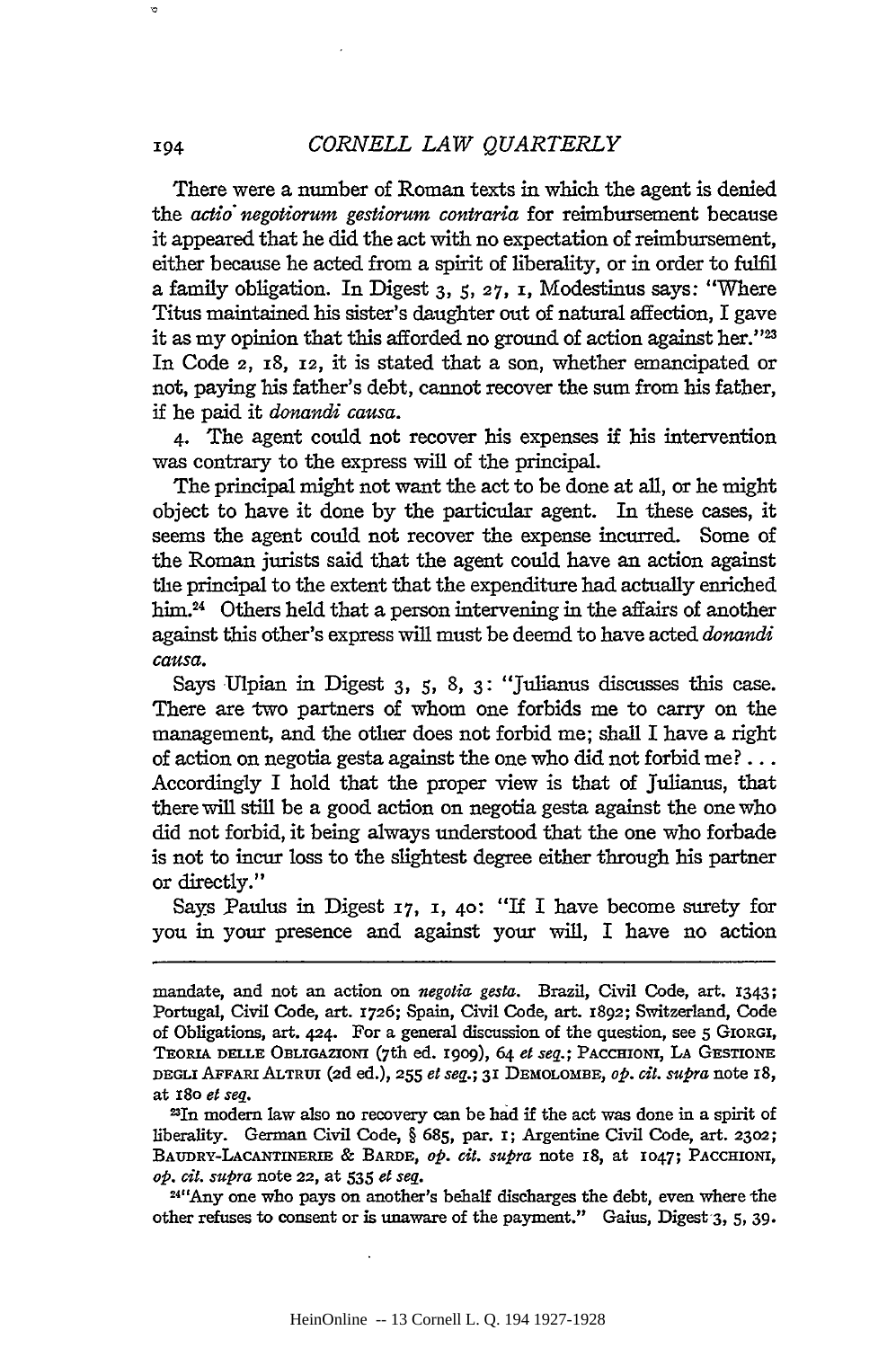against you, either on mandate or negotia gesta. Some believe, however, that a useful action should be allowed. I cannot agree with this, however, and Pomponius agrees with this."

Justinian settled the dispute existing between the jurists, in Code  $2, 18, 24$ , by accepting Julian's view, so far as the act was done after written notice, or notification before witnesses, of the prohibition to the agent. He allowed him to recover, however, for useful expenditures which had been made prior to such notification.

No recovery could be had, either, to the extent that the amount spent by the agent was in excess of the principal's expressed wishes. In Digest 3, 5, 31, 4 Papinian says: "A testator desired that certain freedmen should be paid a specified sum with a view to the expense of erecting a monument; if any outlay is made beyond this amount, it cannot be lawfully claimed from the heir in an action on negotia gesta, nor yet on the ground Qf fideicommissum, as a limit to the outlay was laid down by the testator's expressed intention."

Where the agent acted against the express prohibition by the principal, he was liable to such principal in the direct action.25

To the rule that the expenses could not be recovered in Roman law, if the act was expressly prohibited by the principal, there were two exceptions, recognized on grounds of social policy. The first exception has reference to the payment of reasonable funeral expenses by the proper party which could be recovered notwithstanding a prohibition on the part of the heir. The action, however, was not the *actio negotiorum gestorum,* but a special action known as the *actio juneraria.26* The second exception existed in favor of a tenant who repaired a road in front of his house, where the landlord failed to do so. Such tenant appears to have been privileged to deduct the expense from the amount of the rent, notwithstanding a prohibition on the part of the landlord.27

An agent, unable to recover his expenses as *negotiorum gestor,*  might be able to recover in quasi-contracts to the extent that the principal was enriched.2s

<sup>28</sup>SOHM, INSTITUTIONEM DES RÖMISCHEN RECHTS (17th ed. 1924) 445 n.

<sup>2</sup>SBUCKLAND, *loc. cit. supra* note 5· 26Digest II, 7, 14, 13. That the *actio funeraria* was granted on more liberal terms than the *actio negotiorum gestorum* appears also from the fact that it would lie where the agent by mistake regarded himself as heir and thus thought that he was carrying on his own affair. Digest II, 17, 32, pr.; II, 7, 14, II. But it is stated by Ulpian in the text last referred to that Trebatius and Proculus applied the ordinary rule governing *negotiorum gestio* and thus denied the *actio funeraria.* 

<sup>21</sup>Digest 43, IO, 3; *cf.* WOODWARD, *op. cit. supra* note I, at 334·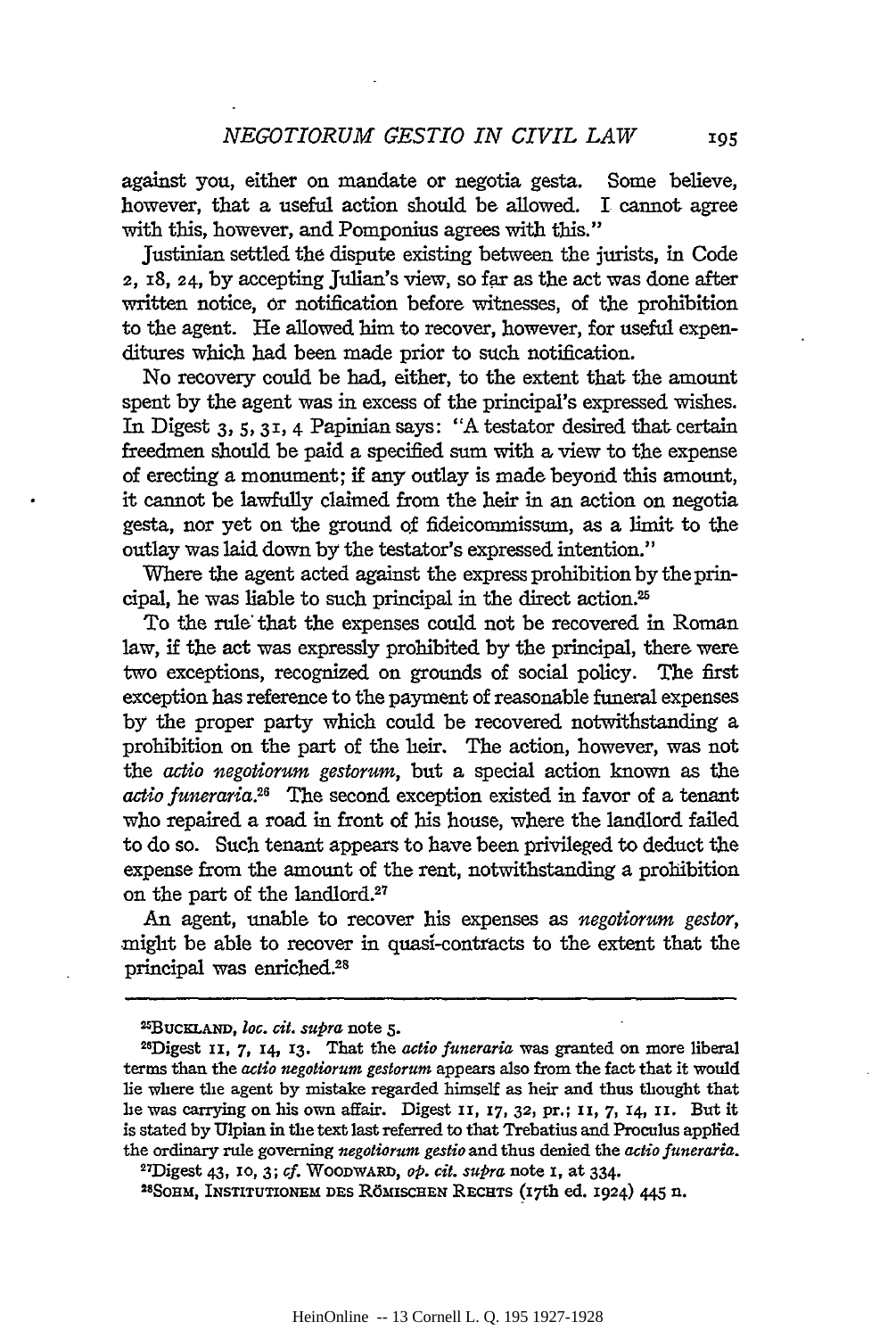s. The act done must have been advantageous to the principal, or would have been to the principal's advantage, if successful.

In order to recover for his expenses the act done must have been advantageous to the principal, from the standpoint of the time of the agent's act. The mere fact that it failed to result in ultimate benefit to the principal would not deprive the agent of his right to reimbursement for his expenses, provided he had used proper diligence in the performance of the act. This circumstance marks the difference between the rights of a *negotiorum gestor* in Roman Law and those of a party whose recovery is based upon principles of unjust enrichment.<sup>29</sup>

The act must have been beneficial to the principal at the outset from an objective point of view. The agent's belief that it would be advantageous would not be sufficient.30

An agent might increase the value of a thing belonging to the principal from an objective point of view, and yet by so doing confer no advantage upon the principal within the meaning of the law of *negotiorum gestio.* This would be the case where the agent repairs property belonging to the principal which the latter had abandoned on account of the cost incident to the repairs. Under those circumstances, the agent could not recover the expense incurred.<sup>31</sup>

If the agent spent more than he ought to, he can recover from the principal only the amount that was reasonably necessary.32 If he expended money for acts that were altogether unnecessary, he could recover nothing.<sup>33</sup> In determining whether the act done or the outlay incurred was reasonable, the principal's point of view, tastes, etc. were to be consulted.<sup>34</sup>

6. The circumstances under which the intervention took place must have been such that the intervention was reasonable.

A person has a right to control his own affairs, and is not obliged to have a transaction thrust upon him by an outsider. Hence his power to prohibit such intervention. Even in the absence of an express prohibition, the agent could recover his expenses only if his act was a reasonable act of intervention. From the Roman texts it would seem to appear that as a rule an agent could recover his outlay only if the principal was not in a position to look after the affair himself, and failure to attend to the matter would result in prejudice to him. Hence the emphasis placed upon the absence of

<sup>&</sup>lt;sup>29</sup>See Digest 3, 5, 10, 1; 3, 5, 22. <sup>30</sup>Digest 3, 5, 10, i. f.

<sup>&</sup>lt;sup>31</sup>Digest 3, 5, 10, 1. <sup>32</sup>Digest 3, 5, 25. <sup>33</sup>Digest 3, 5, 27. 31Digest 15, 3, 3, 3, Sohm says that the outlay must have been "for the benefit" and according to the views of the principal." SoHM, *loc. cit. supra* note 28.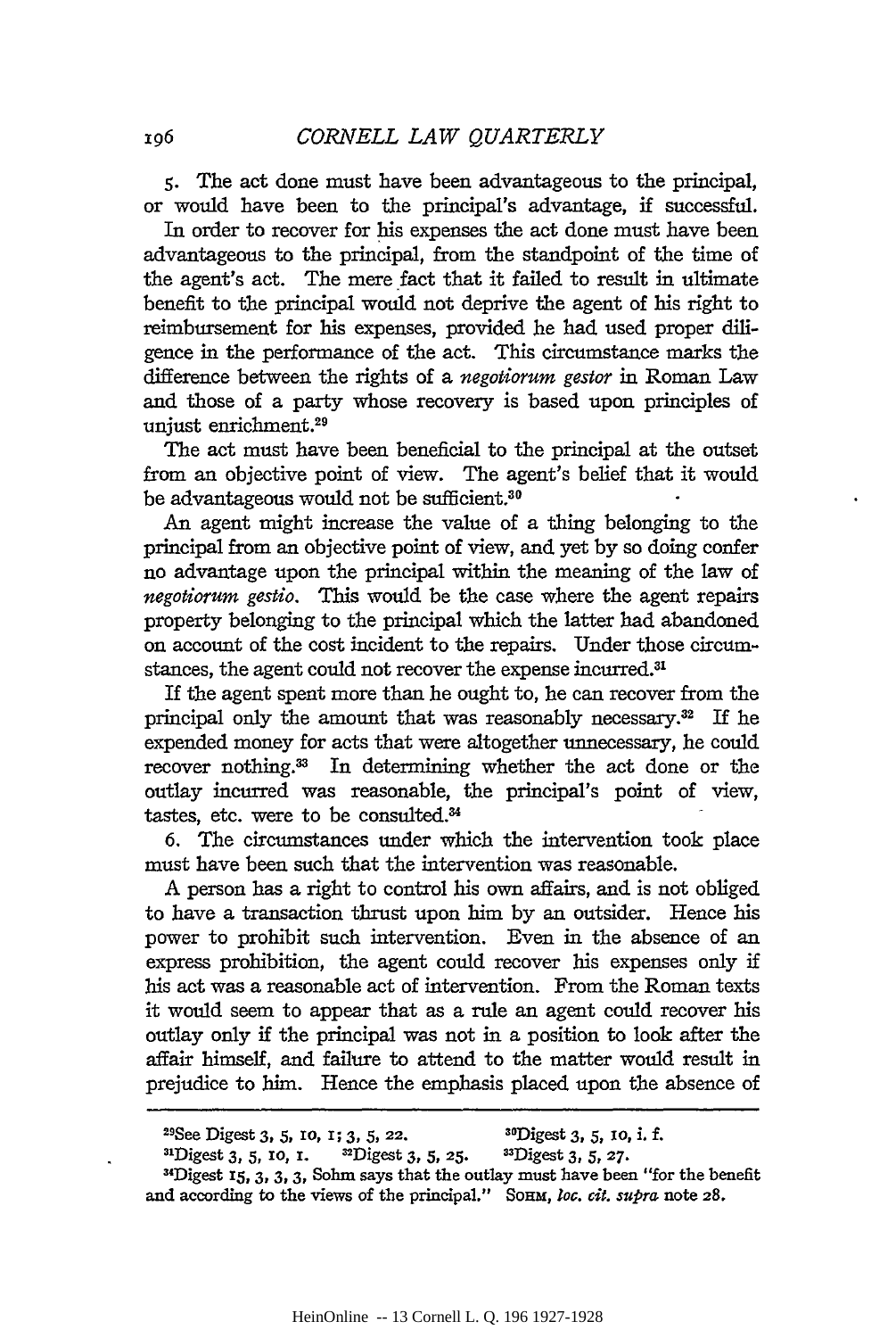the principal. Physical absence, however, was not indispensable, inability to look after his affairs being sufficient.<sup>35</sup> Recovery might be had, of course, in accordance with the principles of unjust enrichment.36

If the foregoing requisites did not exist in Roman Law, the agent could recover his expense only if the principal approved the transaction.

It should be noted that in Roman law recovery could be had only for the outlay, not compensation for services rendered. *Negotiorum gestio* was looked upon as a sort of voluntary mandate, and mandate being necessarily gratuitous in Roman law, it was natural that the *negotiorum gestor* should be deemed to have rendered the services gratuitously.

A *negotiorum gestor* in the narrower sense owes the following duties in Roman law.

I. The agent must complete the work he has undertaken in behalf of the principal and is not relieved from such duty by the principal's death.37

2. He must account for his management and tum over to the principal everything that came into his hands as such manager.<sup>38</sup>

3· He must pay for any loss which the principal suffered in consequence of the agent's lack of due care.<sup>39</sup> If the agent intervened to avert imminent danger, he is responsible only for gross negligence.40 On the other hand, if he undertook things which the principal was not in the habit of doing, he will be responsible even for accidental

38Digest 3, 5, 2; 3, 5, 23. PAccmoNI, *op. cit. supra* note 27, at 506-5I8. So in modem law. Japan, Civil Code, art. 646; 2 VVINDSCHEID-KIPP., *op. cit. supra*  note I8, at 9I6; 3 DEMOGUE, TRAITE DES OBLIGATIONS (I923), 73-74.

<sup>353</sup> VANGEROW, LEHRBUCH DER PANDEKTEN (7th ed. I869) 507. Although the act was not a reasonable one, the agent could be held by the principal in the direct action. BUCKLAND, loc. cit. supra note 5.

<sup>36</sup> 2 BRINZ, LEHRBUCH DER PANDEKTEN (2d ed. I879) 645.

 $37$ Digest 3, 5, 21, 2. In the modern law also the agent must continue the affair undertaken by him, even after the death of the principal, until the principal or the heirs can take charge of the situation. France, Civil Code, art. I373; Italy, Civil Code, art. n42; Holland, Civil Code, art. I39I; Brazil, Civil Code, art. I335; Argentina, Civil Code, art. 2290; Chile, Civil Code, art. 2289; Japan, Civil Code, art. 700. At least if damages would otherwise arise. 2 PLANCK, *op. cit. supra*  note 4, at I2I8. H. v. K., Decision of Imperial Court, May IO, I906, Juristische Wochenschrift, 1906, 420.

<sup>39</sup>Digest 3, 5, II. In all eases of responsibility the agent may set off any profit resulting from the administration. BuckLAND, *op. cit. supra* note 5, at 535.<br>
"Digest 3, 5, 3, 9.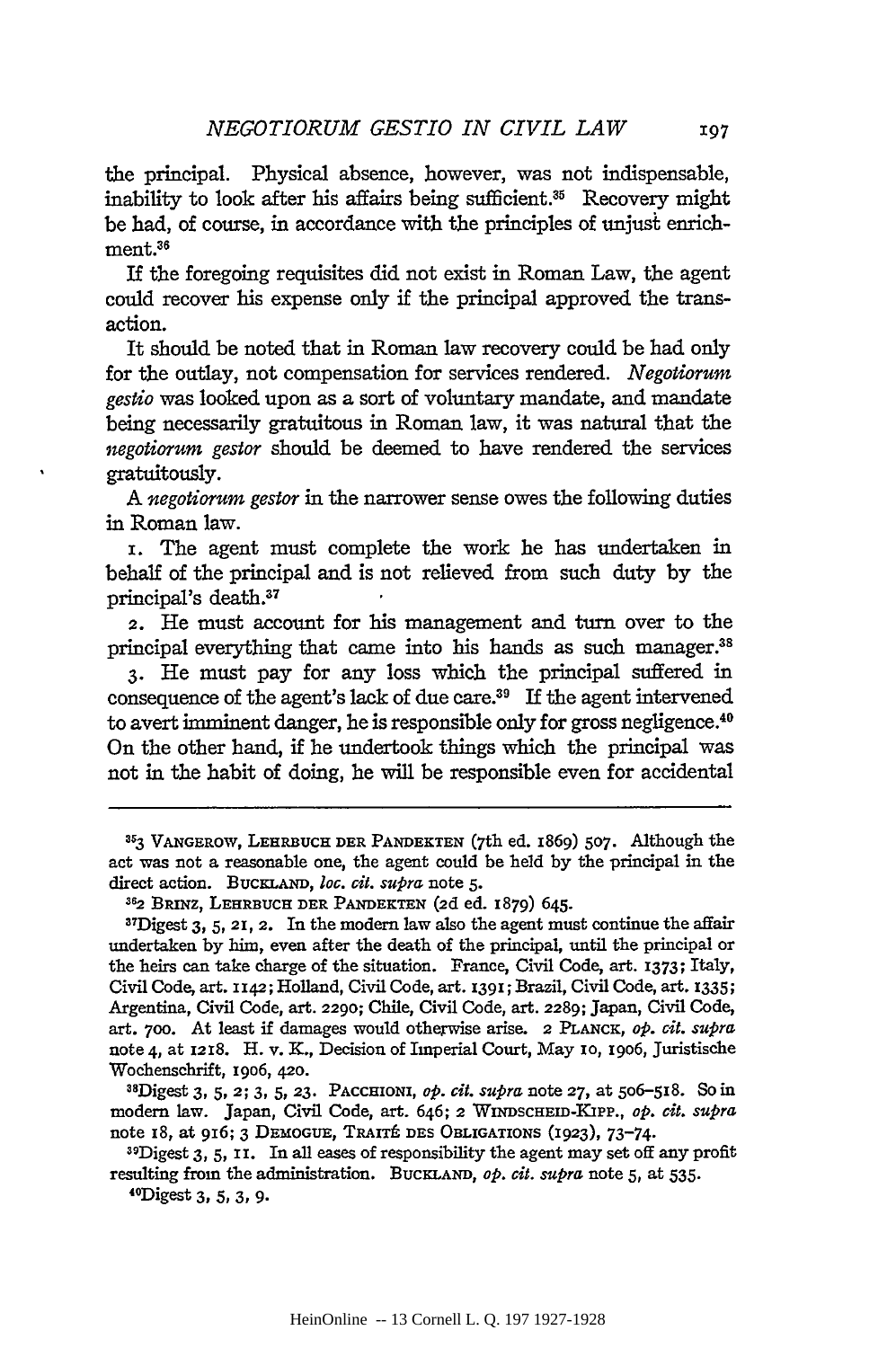loss.41 If a ward acted as *negotiorum gestor* without the concurrence of his guardian, he could be held only for the actual enrichment existing at the time of the suit. *4Z* \_

4· Under the law of some modern countries, the agent is under duty to notify the principal as soon as possible that he is undertaking the management of his affairs and to await the principal's decision, unless there is danger in delay.43

If the intervention is not proper, the agent will be responsible to the principal for the resulting damages.

The *negotiorum gestio* imposes upon the principal the following duties in Roman law:

I. To assume the obligations which the agent has entered into in the principal's behal£.<sup>44</sup>

2. To indemnify the agent for any expense incurred in the administration of the affair.45

If the agent was *negotiorum gestor* in the wider sense, he could recover against the principal, if at all, only in accordance with the principles relating to unjust enrichment.46

The principal's ratification of the voluntary agent's act would make him liable as mandator, and as such he was under a duty to pay the agent's expenses incurred in the management of the affair.<sup>47</sup>

The modern continental and Latin-American law has retained the institution of *negotiorum gestio,* but its development in the different countries has not been identical. Attention may be called to the law of the following countries:

*Austria.* In the absence of ratification, the agent can recover his expenses only if he undertook the management to avert imminent

Code of Obligations, art. 42I; BAUDRY-LACANTINERIE & BARDE, *op. cit. supra*  note IS, at I048; 5 GIORGI, *op. cit. supra* note 22, at 4I.

<sup>43</sup>Germany, Civil Code,§ 68I; Brazil Civil Code, art. I334; Japan, Civil Code, art. 699·

«BucKLAND, MANUAL OF RoMAN PRIVATE LAW, 3I2. So in modern civil law. France, Civil Code, art. I37S; Italy, Civil Code, art. 1144; Switzerland, Code of Obligations, art. 422; Spain, Civil Code, art. I893·

~he obligations will attach, although the principal was a minor. I SoRGEL, BÜRGERLICHES GESETZBUCH (1926) 873; BAUDRYLACANTINERIE & BARDE, op. *cit. supra* note 18, at I048; 3 DEMOGUE, *op. cit. suPra* note 38, at 53; 5 GIORGI, *op. cit. supra* note 22, at 39·

46SoHM, *loc. cit. supra* note 28; Germany, Civil Code, §§ 684. 687. *47Supra* p. 192.

<sup>41</sup>Digest 3, 5, 11. The modern codes take a similar point of view. German Civil Code, § 68o; Swiss Code of Obligations, art. 420; Brazilian Civil Code, art. I332; Chilean Civil Code, art. 2288.<br>
<sup>42</sup>Digest 3, 5, 37. So in modern civil law. German Civil Code, § 682; Swiss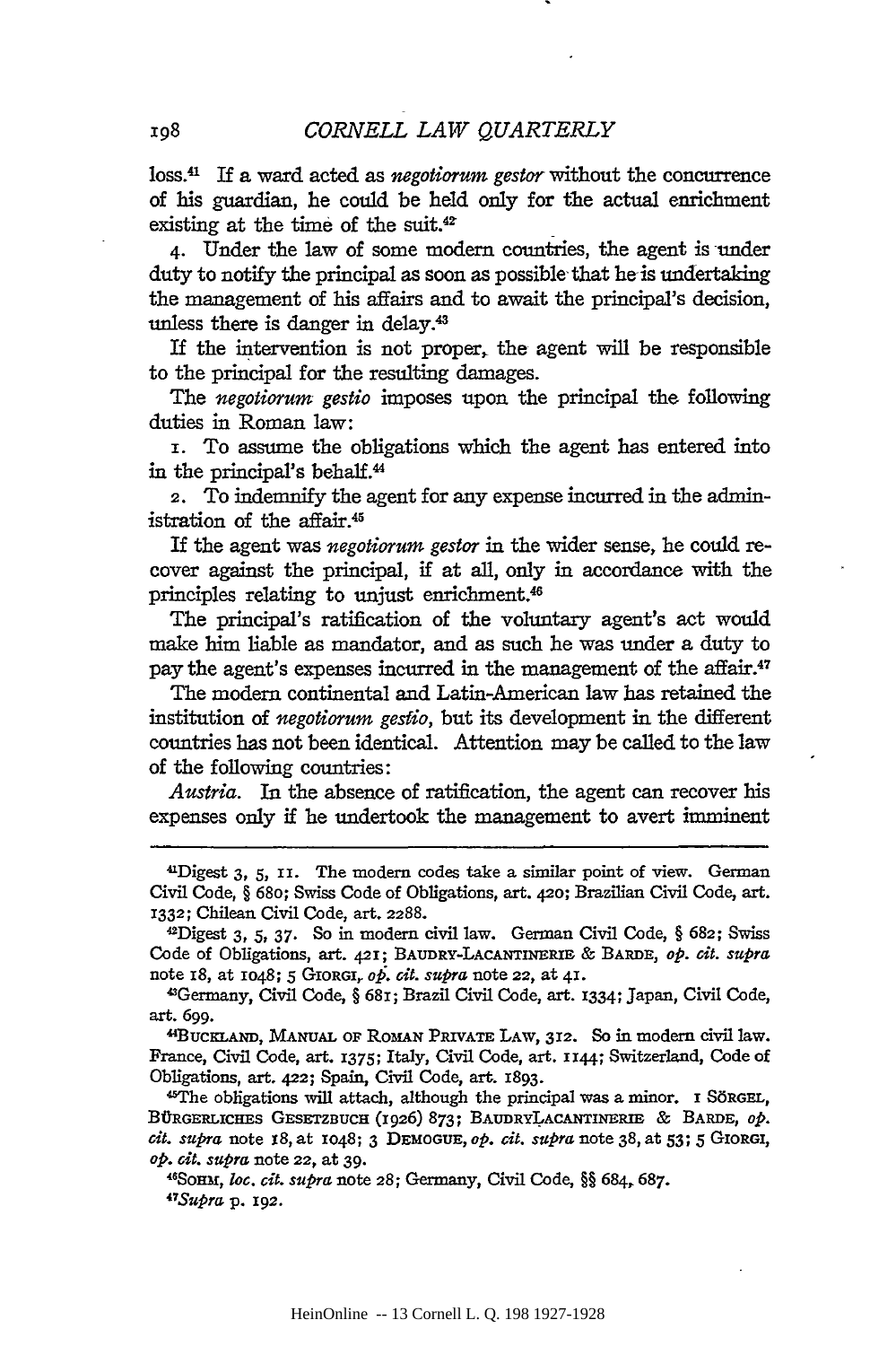damage to the principal. *(negotiorum gestio necessaria).48* In this case there is deemed to be a reasonable presumption that the principal would have approved the management, if the circumstances had been known to him. The danger which the agent intended to avert must have been real from an objective point of view,49 and it is not sufficient that the agent in good faith regarded it as such. Recovery can be had only for the necessary and proper expenses, that is, for .those expenses without which the threatening danger could not have been-averted.<sup>50</sup> Under the above conditions, the agent is entitled to reimbursement of his expenses, even if he did not attain his object and the transaction terminated disadvantageously to the principal, provided always that he used due diligence.<sup>51</sup>

A distinction is made between the *negotiorum gestorum necessaria*  and the *negotiorum gestorum utilis.52* The latter exists where the transaction is undertaken, not for the purpose of avoiding a loss to the principal, but in order to confer an advantage upon him. In this case recovery is allowed on principles of unjust enrichment, to the extent that the principal is still enriched at the time of the suit in consequence of the agent's management. The basis of liability in this case is thus unjust enrichment and not *negotiorum gestio,&* 

If the undertaking by the agent was not necessary and did not result in positive benefit to the principal, the agent has no claim for reimbursement, but is responsible to the principal for any damage caused.<sup>54</sup>

The above rules are modified where the principal has prohibited the management of the affair. In such a case, provided the prohibition is a valid one, the expenses can not be recovered, although the affair was a necessary one.<sup>55</sup> Nor can recovery be had by the agent to the extent of the principal's actual enrichment.<sup>56</sup> This rule of the Roman law has been modified, however, to the extent that the agent is entitled to the benefit so far as it can be taken *in natura.57* 

*Germany.* The provisions of the German law relating to *negotiorum gestio* in general are found in sections 677 to 687 of the German Civil Code, which read as follows:

<sup>4</sup>BAustria, Civil Code, § 1036.

<sup>492</sup> STUBENRAUCH, COMMENTAR ZUM ÖSTERREICHISCHEN ALLGEMEINEN BÜRGERLICHEN GETSETZBUCHE (6th ed. 1894), 228, n. 4.<br><sup>50</sup>Ibid. 229. <sup>51</sup>Ibid. 228–229. <sup>52</sup>Austria, Civil C

*<sup>60</sup>Jbid.* 229. *61Jbid.* 228-229. 62Austria, Civil Code, § 1038.

<sup>632</sup> STUBENRAUCH, *op. cit. suPra* note 49, at 229.

<sup>~</sup> STUBENRAUCH, *op. cit. su-bra* note 49, at 229-230.

MAustria, Civil Code, § 1040.

<sup>66</sup>Ibid.; 2 STUBENRAUCH, *op. cit. suPra* note 49, at 231. *67Supya* note 55·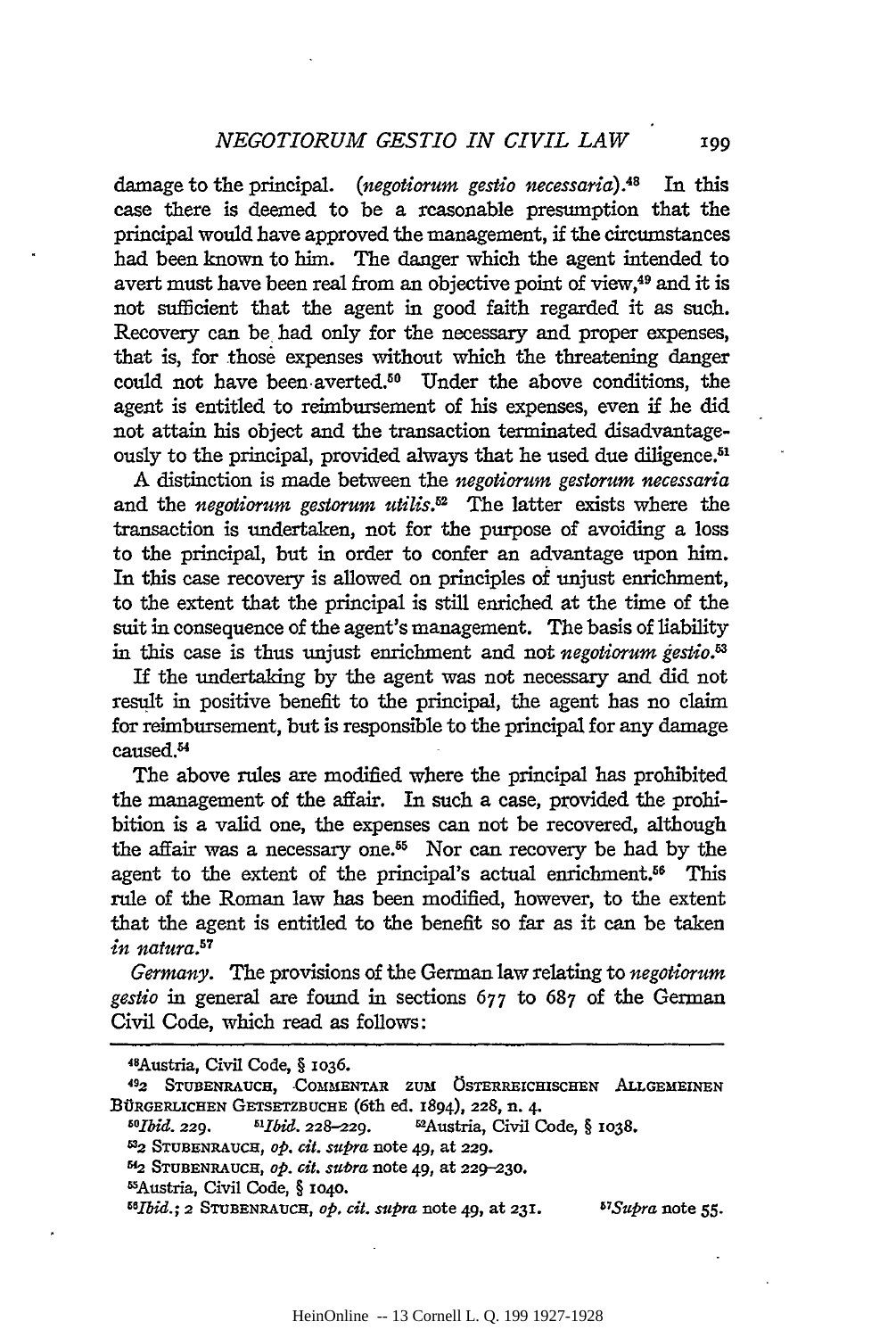"Sec. 677. A person who takes charge of an affair for another without having received a mandate from him or being otherwise entitled to do so in respect of him, shall manage the affair in such manner as the interest of the principal requires, having regard to his actual or presumptive wishes.

Sec. 678. If the undertaking of the management of the affair is opposed to the actual or presumptive wishes of the principal, and if the agent must have recognised this, he is bound to compensate the principal for any damage arising from his management of the affair, even if no fault is otherwise imputable to him.

Sec. 679. The fact that the management of the affair is opposedto the wishes of the principal is not taken into consideration if, without the management of the affair, a duty of the principal the fulfilment of which is of public interest or a statutory duty to furnish maintenance to others by the principal would not be fulfilled in due time.

Sec. 68o. If the management of the affair has for its object the averting of an imminent danger which threatens the principal, the agent is responsible only for wilful default and gross negligence.

Sec.  $68r$ . The agent shall notify to the principal, as soon as practicable, the undertaking of the management of the affair, and await his decision, unless there is danger in delay. For the rest the provisions of 666 to 668 applicable to mandatary apply mutatis mutandis to the obligations of the agent.

Sec. 682. If the agent is incapable of disposing, or limited in disposing capacity, he is responsible only under the provisions relating to compensation for unlawful acts, and to the return of unjustified benefits.

Sec. 683. If the undertaking of the management of the affair is in accordance with the interest and the actual or presumptive wishes of the principal, the agent may demand reimbursement of his outlay as a mandatary. In the cases provided for by 679 this claim belongs to the agent even if the undertaking of the management of the affair is opposed to the wishes of the principal.

Sec. 684. If the conditions of 683 do not exist, the principal is bound to return to the agent all that he acquires through the management of the affair under the provisions relating to the return of unjustified benefits. If the principal ratifies the management of the affair, the claim specified in 683 belongs to the agent.

Sec. 685. The agent does not have any claim if he had not the intention to demand reimbursement from the principal.

If parents or grandparents furnish maintenance to their descendants, or vice versa, it is to be presumed, in case of doubt, that there is no intention to demand reimbursement from the recipient.

Sec. 686. If the agentisundera mistake as to the identity of the principal, the actual principal acquires the rights and obligations arising from the management of the affair.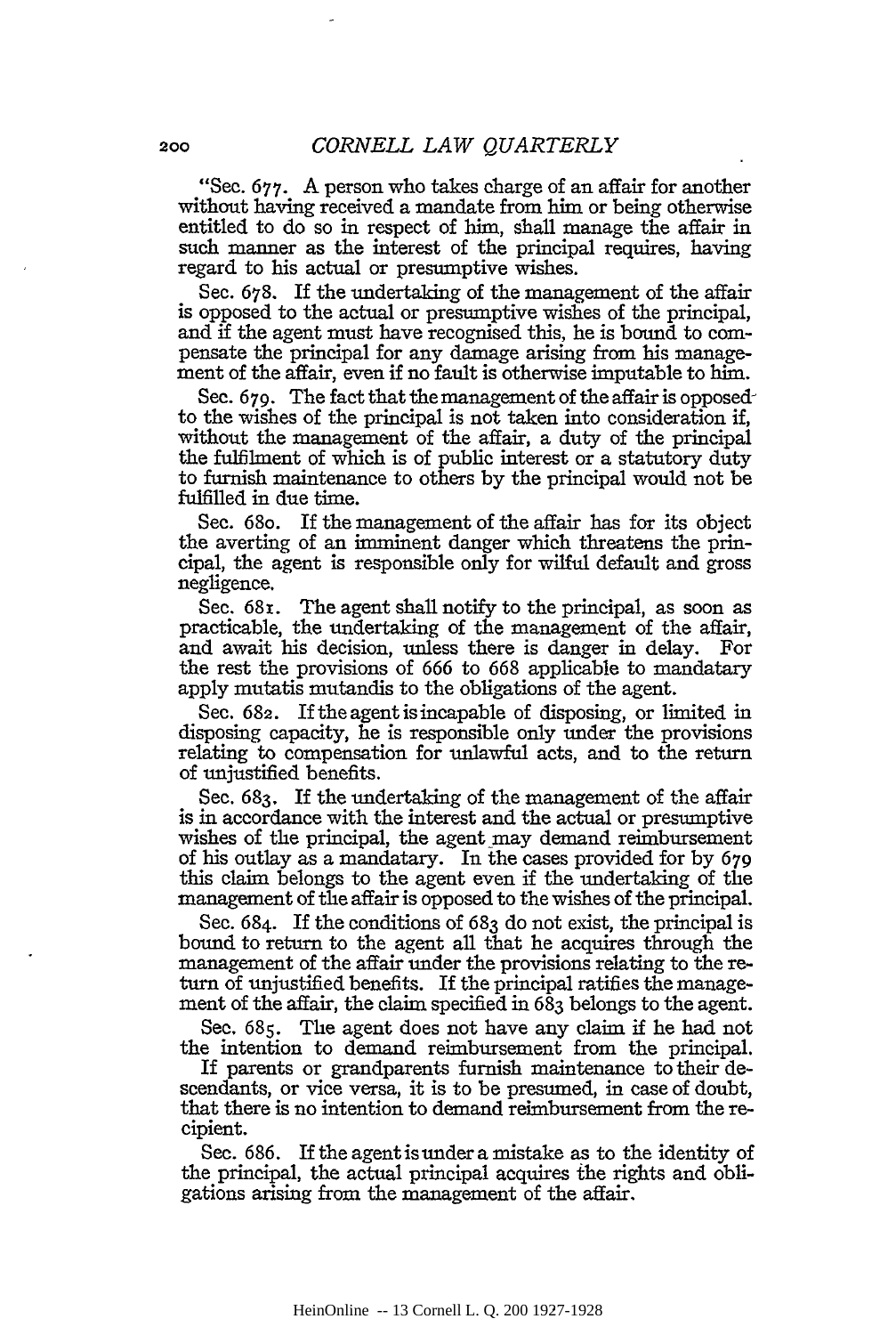Sec. 687. The provisions of 677 to 686 do not apply, if a person takes charge of the affair of another in the belief that it is his own.

If a person treats the affair of another as his own, although knowing that he is not entitled to do so, the principal may enforce the claims based on 677,678,68t,682. If he does enforce them, he is liable to the agent as provided for in 684, sentence I."

*France.* The French Code provisions relatmg to *negotiorum gestio*  in general are scanty and may be found in Articles 1372-I375, which read as follows : 58

"Art. 1372. When a person voluntarily manages another's business, whether the owner knows of such management or whether he does not, the person who manages such business contracts the tacit agreement to continue the management which he has commenced and to carry it on until the owner is in a position to look after the business himself. He must also take charge of everything connected therewith.

He submits to all the obligations which would result from an express power of attorney which the owner might have given him.

Art. 1373. He is obliged to continue his management, even if the owner dies before the business is ended, up to the time the heir has been able to assume the management thereof.

Art. 1374. He is obliged to devote to the management of the business all the care of a prudent owner.

Nevertheless, the circumstances which have led him to take charge of the business may authorize the judge to diminish the damages which might result from the laches or negligences of the manager.

Art. 1375. An owner whose business has been properly managed must fulfil the agreements which the manager has entered into in his name; he must hold him harmless for all the personal agreements which he has assumed and repay to him all the useful or necessary expenses which he has incurred."

*Portugal.* If the principal ratifies the agent's act and wishes to appropriate the advantages resulting from the management, he must reimburse him for his necessary expenses and indemnify him for all damage resulting to the agent from the management.<sup>59</sup> If the principal has not ratified the agent's act, but if the object of the agent's intervention was to avert an imminent and manifest danger to the principal, he must pay the agent for all expenses incurred for this purpose. $60$  If the principal has not ratified the act and the intervention was not undertaken to avert an imminent and manifest danger to the principal, the agent is under a duty to restore matters

<sup>68</sup>To the same effect. Italy, Civil Code, arts. II41-1144. 69Portugal, Civil Code, art. 1724. *60lbid.* 1725.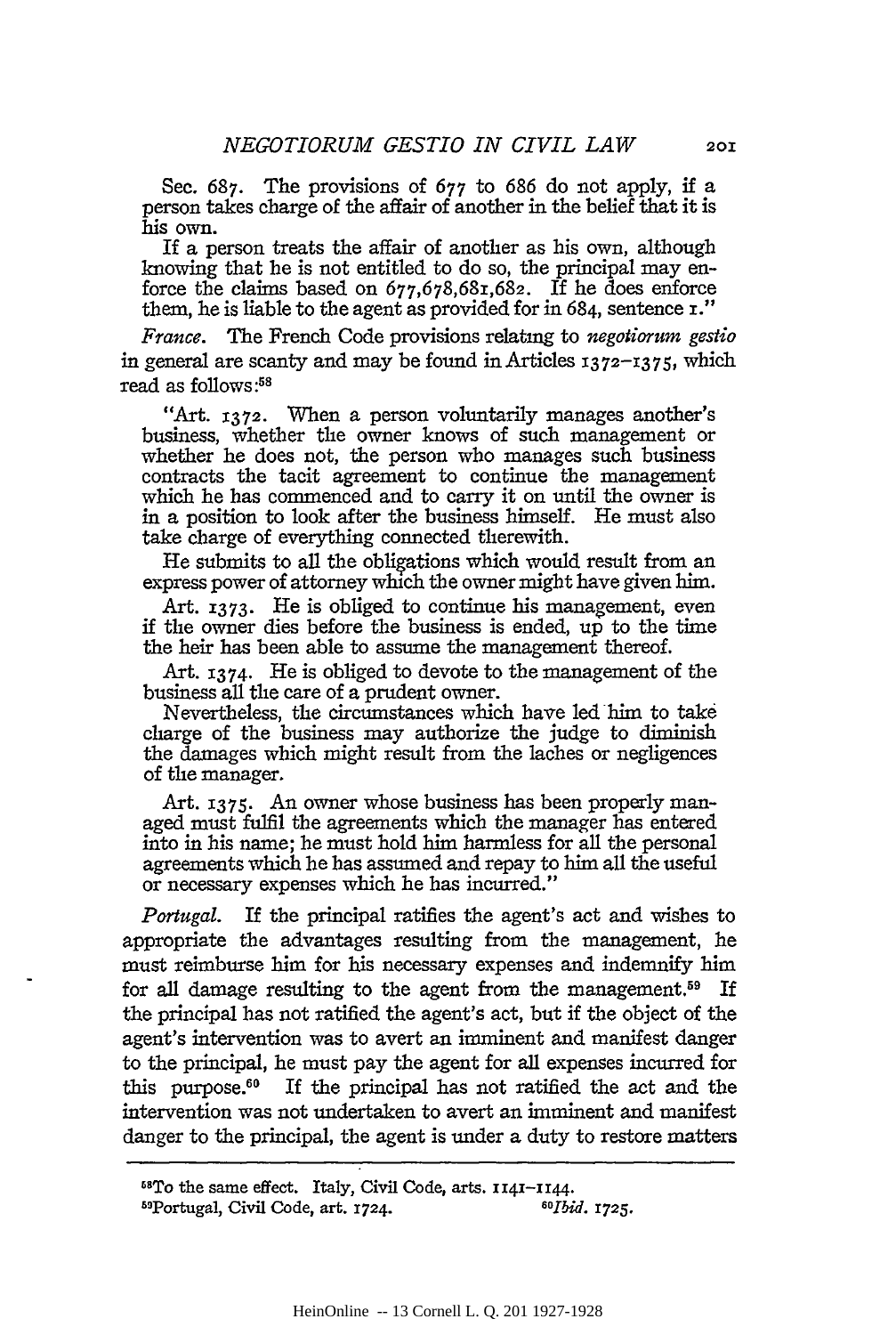to their original state at his own expense and to pay to the principal any damage which may have resulted from such intervention.<sup>61</sup> If they cannot be restored to their former condition and the profits exceed the loss, the principal may take both. $^{62}$  If the profits do not exceed the losses, the principal may tum over the entire affair to the agent and demand damages for his intervention. $^{63}$  If the principal knew of the agent's intervention and allowed him to finish it without opposition, he will be deemed to have assented thereto, but is obligated to the agent only if actual benefit accrued to the principal from the management.<sup>64</sup> Although the agent intervened against the principal's opposition, if he wishes to take advantage of the management, he must pay the agent his necessary expenses and indemnify him for all the damage resulting to him from such management.65

*Argentina.* The Argentine Code provides that the principal is liable as a mandator if the affair has been usefully managed, although the advantage has later disappeared. $66$  In this case the principal must pay the agent's expenses and indemnify him against any personal obligations which he has incurred.<sup>67</sup> There is an express provision in the Code that the principal is not bound to pay for the agent's *services.68* If the affair was not undertaken usefully, or if its usefulness was uncertain at the time it was undertaken, the principal is liable, in the absence of ratification, only to the extent of his actual enrichment.<sup>69</sup> Although the affair was undertaken usefully, the principal is, in the absence of ratification, liable only to the extent of his actual enrichment if, (r) the agent believed that it was his own affair; (2) the affair was a common one, but the agent acted solely in his own interest; (3) the principal is a minor or otherwise incapable, and his legal representative did not ratify the transaction; (4) if the agent undertook the management out of gratitude as a remuneratory service.70 Unless the agent had a legitimate interest in intervening in the principal's affairs, he cannot recover his expenses for any act done against the principal's express prohibition.71

*Brazil.* Where the affair has been usefully administered, the principal must perform the obligations contracted in his name and reimburse the agent for all his necessary or useful expenses.<sup>72</sup> The same is true where the object of the intervener's act was to prevent some imminent danger to the principal or where the intervention

*61Jbid.* 1727. *62Jbid.* 1728. *63Jbid.* 1729. *64Jbid.* 1730. *65liJid.* 1731. <sup>66</sup>Argentina, Civil Code, art. 2297. *67Ibid.* 2298. 68*Ibid.* 2300. *69Jbid.* 2301. *70Ibid.* 2302. *71Jbid.* 2303. 72Brazil, Civil Code, art. 1339.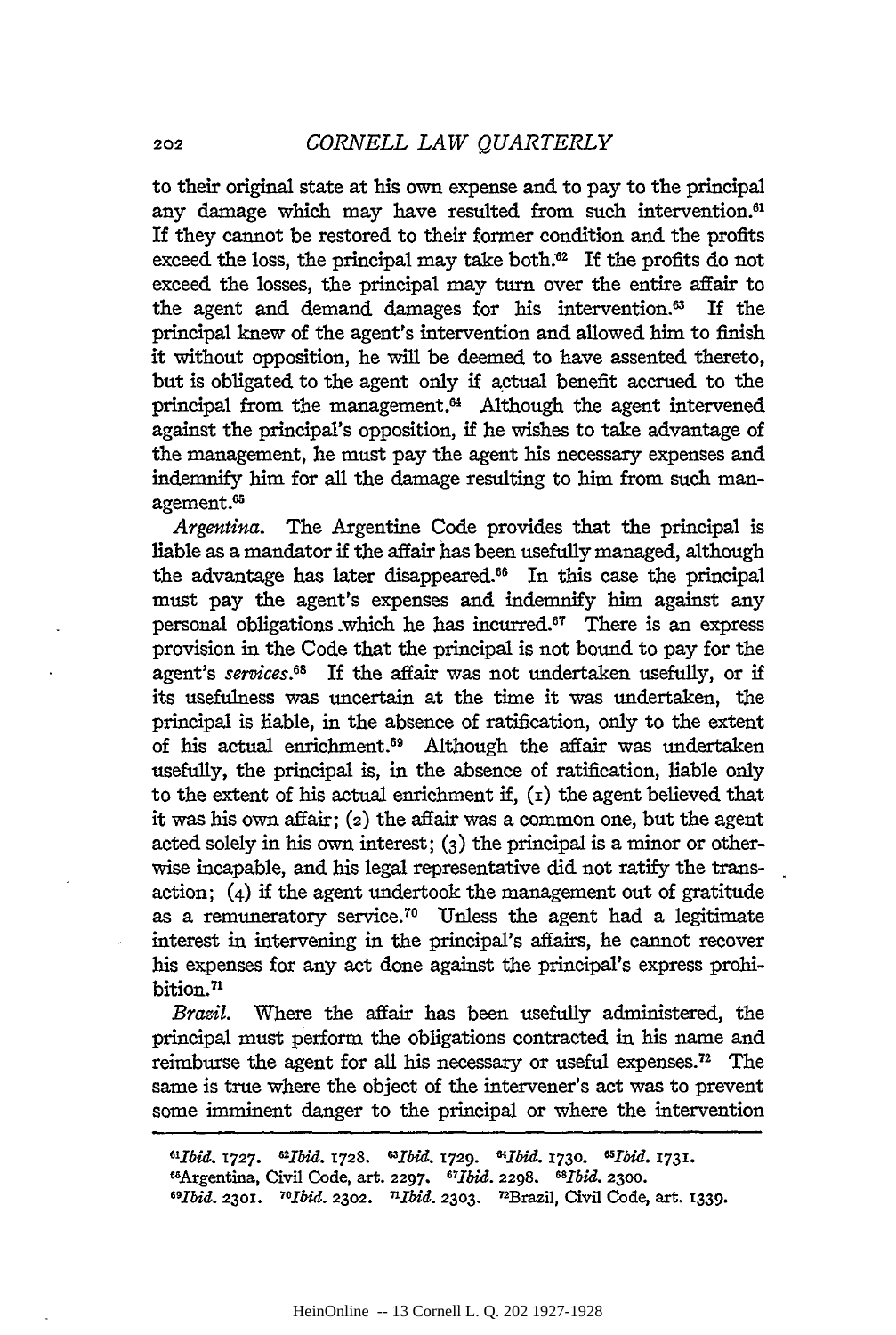resulted in benefit to the owner. In the cases just mentioned the amount of recovery cannot exceed, however, the benefits conferred. <sup>73</sup> Even where the agent engaged in risky operations, the principal must pay his necessary expenses and indemnify him against damages incurred, if he wishes to take advantage of the management of the affair. 74 Although the principal disapproves the agent's act, as contrary to his interests, the agent can recover to the extent of the actual benefits conferred upon the principal.<sup>75</sup>

Chile. If the affair has been well administered, the principal is under a duty to fulfil the obligations which the agent has contracted in the course of the management of the principal's affairs and reimburse him for the useful or necessary expenses.<sup>76</sup> The principal is under no duty to compensate the agent for his services. $77$  If the affair has been administered badly, the agent is responsible for the damages caused.<sup>78</sup> If the agent administered the principal's afairs against the latter's express prohibition, the agent has no claim against the principal, unless the administration was actually useful to the principal and the benefits still exist at the time of the suit.<sup>79</sup> An agent administering the principal's business in the belief that it was his own, has a right to be reimbursed to the extent that the principal has been enriched and is still enriched at the time of the suit.<sup>80</sup>

From the foregoing account it is apparent that a voluntary agent may recover under some circumstances the expenses which he has incurred, although no actual benefit but loss has resulted to the principal from the intervention, and that under other circumstances he may recover to the extent of the benefits conferred. We cannot stop to inquire in what respects the civil law differs from Anglo-American law in allowing in cases of this sort recovery on the ground of unjust enrichment. It has been pointed out that a dispute existed among the Roman jurists concerning the question whether recovery in quasi-contracts should be allowed on the ground of unjust enrichment where the act was done by the agent against the principal's prohibition, and that according to the prevailing view, the agent was deemed to have donated such benefit to the principal.<sup>81</sup> In modem times a contrary conclusion has been reached in continental countries on the ground that the intention to make a gift cannot be presumed, so that the agent may recover, notwithstanding the fact that the act was prohibited directly by the principal. The rule that

*73Ibid.* 1340. *14/bid.* 1338, single paragraph. *15Ibid.* 1344. 76Chile, Civil Code, art. 2290. 77IlJid. 2290. *18Ibid.* 2290. 79[lJid. 2291. *BO[lJid.* 2292. *B1* Supra p. 195·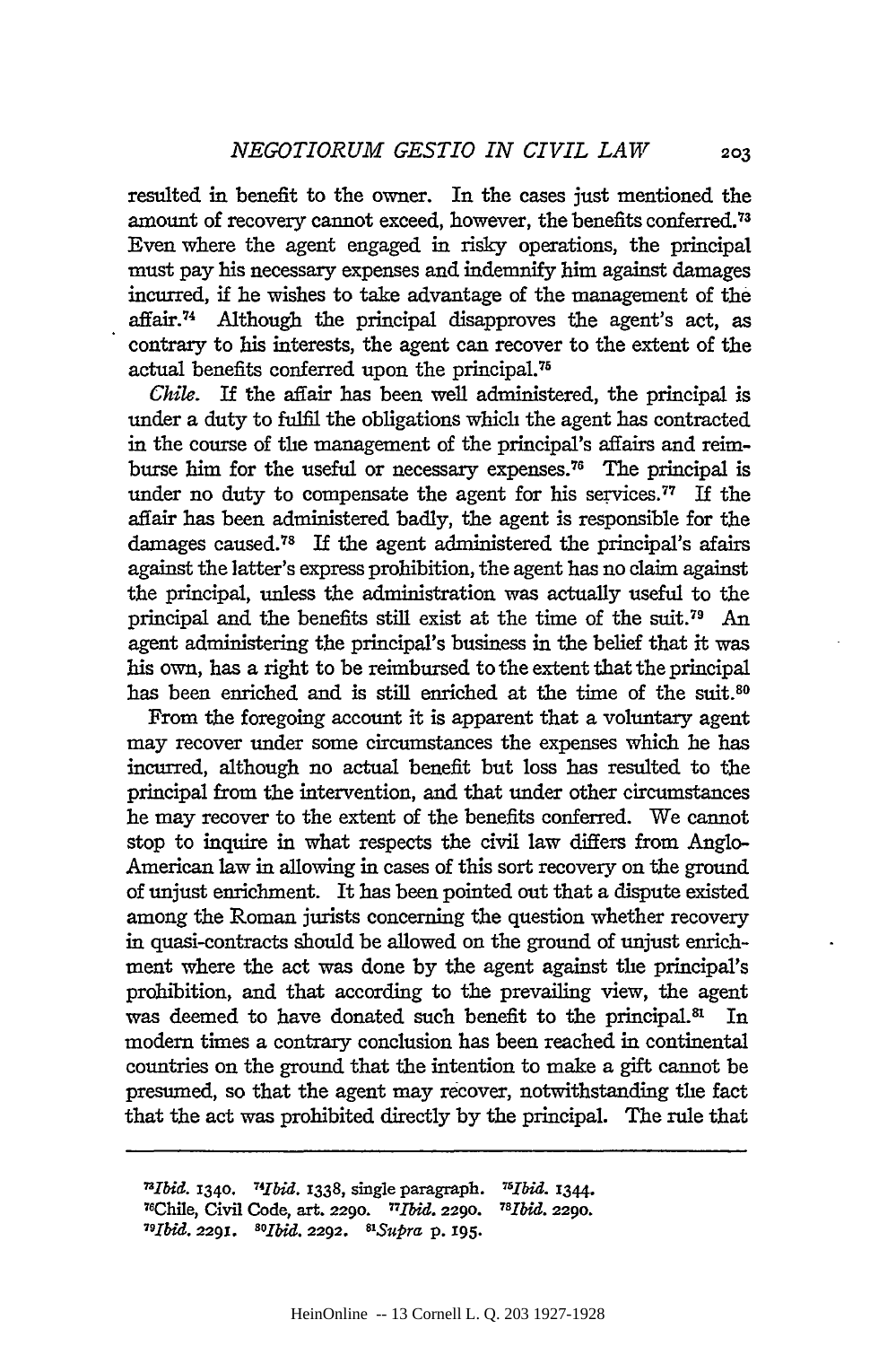a person should not be allowed to make another his debtor against the latter's will, except where some special public interest intervenes, appears to be ignored. 82

According to Roman and modern civil law, the voluntary agent is said, in the absence of ratification by the principal, to be entitled to no compensation for his services. In some codes this is stated in express terms. 83 In view of the fact that a mandate in Roman law was necessarily gratuitous, it was natural that the involuntary agent should be denied all compensation for his services. Although in modem civil law the mandate is not necessarily gratuitous, the involuntary agent is still denied compensation for his services in behalf of the principal, in order that intervention in the affairs of others might not be encouraged. Contrary to Roman law, it is recognized, however, that where the negotiorum gestor renders professional or technical services in the ordinary line of his profession or trade, he should be entitled to compensation. 84

What are the conditions in modem law under which, in the absence of ratification, the voluntary agent is entitled to his expenses?

In some countries, like Austria, the agent can recover his expenses only if intervention was in fact necessary to avert imminent damage from the principal.<sup>85</sup> In others, and more generally, intervention need not be necessary, the agent being entitled to his expenses, as in Roman law, if he undertook the affair "usefully"86 at the time of

82There is sometimes an exprsss provision to this effect in the codes, *e.* g. Chile, Civil Code, art. 229I. See also Germany, Civil Code, § 684; 2 PLANCK, *op. cit. supra* note 4, at I226. Cf., however, Austria, Civil Code, § I040. 83Argentina, Civil Code, art. 2300; Holland, Civil Code, art. I394i Chile, Civil

Code, art. 2290.

<sup>84</sup>3 DEMOGUE, *op. cit. supra* note 38, at 77-8; 2 PLANCK, *op. cit. supra* note 4, at I225; I ENNECCERUS, LEHRBUCH DES BURGERLICHEN RECHTS (8th ed., I922) vol. I, pt. 2, p. 486, n.; Pacchioni would allow the agent compensation if the *negotiorum gestio* refers to commercial transactions. *Op. cit. supra* note 38, at 527. Kohler would deny compensation in general because of the complicated facts under which the *negotiorum gestio* arises, but would allow it where life is saved, property is found, professional services are rendered, or where the agent has suffered personal injuries as a result of the *negotiorum gestio*. 25 JHERING's JAHRBÜCHER FÜR DIE DOGMATIK, 138-140.

<sup>85</sup>See also Portugal, Civil Code, arts. 1725, 1727, 1731.<br><sup>86</sup>France, Civil Code, art. 1375 (if well administered); Italy, Civil Code, art. 1144 (if well administered); Holland, Civil Code, art. I393 (for necessary and useful expenses); Switzerland, Code of Obligations, art. 422 (if intervention according to interest of principal, for all expenses that are necessary, or useful and reasonable); Argentina, Civil Code, art. 2297 (if useful); Brazil, Civil Code, art. I339 (if usefully administered); Chile, Civil Code, art. 2290 (if well administered); Japan, Civil Code, art. 702; par. I (for beneficial expenses).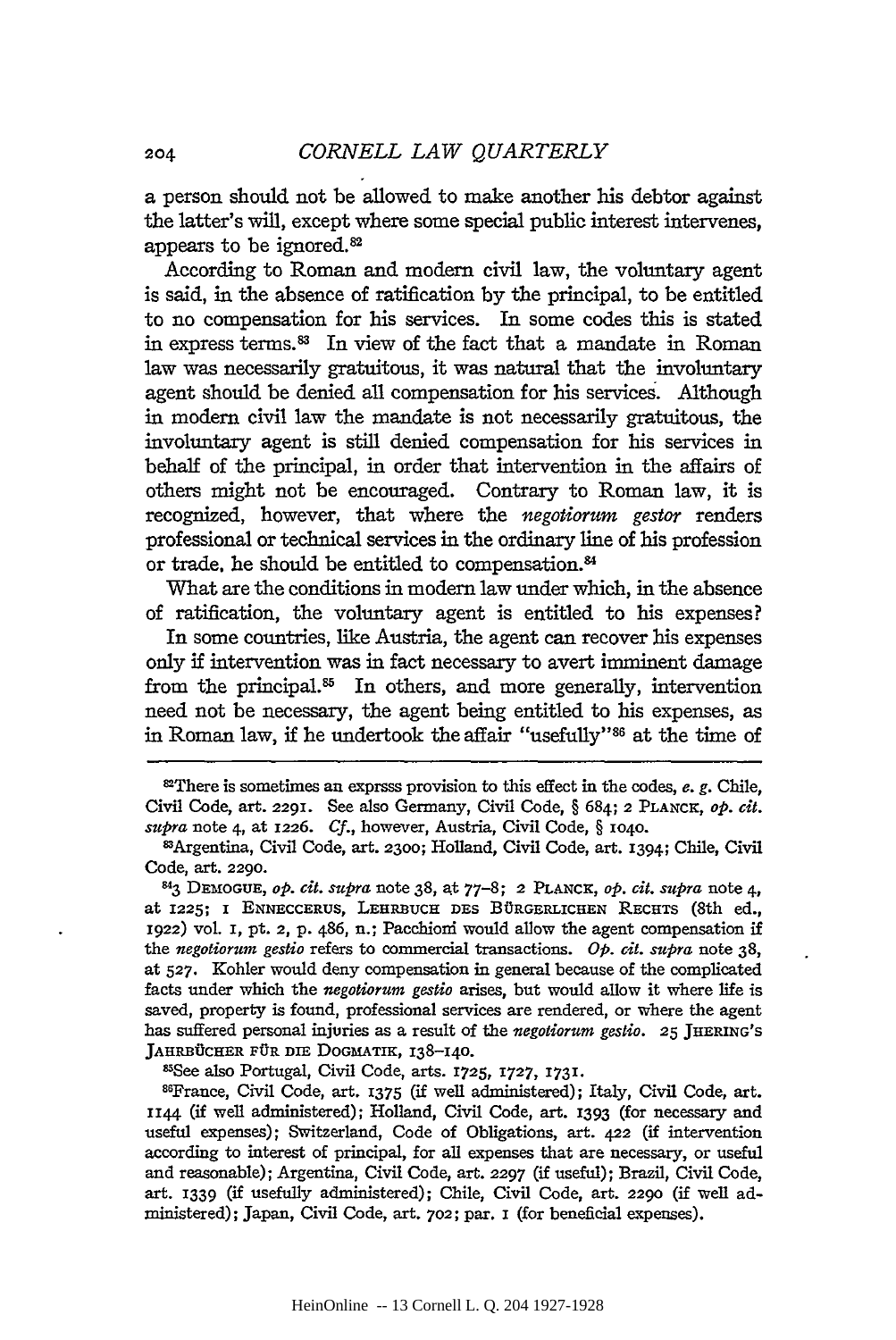the intervention, although owing to unfortunate circumstances no advantage accrued therefrom to the principal in the end. According to the German Code, the agent can demand reimbursement as a mandatary, if the undertaking of the management of the affair was in accordance with the interests and the actual or presumed wishes of the principal.<sup>87</sup> Under the German Code the agent must show, (r) that the management of the affairs of another was objectively in the interest of the principal, and (2) that it accorded with the actual or presumed wishes of the principal. If the intervention is not in the interest of the principal from an objective point of view, that is, judged by the views of ordinary men, the agent is not entitled to his expenses, although he was not in a position to ascertain what the intention of the principal was. In order to protect the principal, however, against unwelcome meddling in his affairs, for he may not want the act to be done at all, or may not want to have it done in the particular manner, or by the particular agent, or at the particular time, it was felt that that intervention should correspond also to the principal's expressed or implied will. A transaction might be objectively in the interest of the principal and yet be opposed to his will. On the other hand, if it appears that the intervention conforms to the principal's real will, there will be a conclusive presumption that it corresponds likewise with his interest. If the principal had no knowledge of the facts, so that he could have no real will in the matter, the presumed will of the principal will have to be ascertained by the court. In determining such will all the surrounding circumstances are to be considered without reference to the fact whether they were known to the agent. 88

On grounds of social policy the German law overrides the principal's will, however, in two classes of cases. First, where, without the management of the affair, a duty of the principal, the fulfillment of which is of public interest, would not be fulfilled in time; second, where a statutory duty to furnish maintenance to others by the principal would not be fulfilled in time. The first exception to the

<sup>&</sup>lt;sup>87</sup>Germany, Civil Code, § 683.<br><sup>88</sup>2 DERNBURG, DAS BÜRGERLICHE RECHT (I906) 432-433; ENNECCERUS, *op*. *cit. sttpra* note 84, vol. I, pt. 2, p. 486; *2* PLANCK, *op. cit. sttpra* note 4, at I224- 1225; I SOERGEL, BÜRGERLICHES GESETZBUCH (3d ed. 1926) 873; STAUDINGER-ENGELMANN, KOMMENTAR ZUM BURGERLICHEN GESETZBUCHE (7-8th ed. I9I2) vol. 2, pt. 2, pp. I306-I3o8. Some authors hold that the interest is to be determined with reference to the subjective views of the principal. ENDEMANN, LEHRBUCH DE BÜRGERLICHEN RECHTS (9th ed. 1903) vol. 1, p. 1118, note 3. Ernst, *Das Interesse ttnd der Wille des Geschaftsherrn* in§ 683 BGB, 96 ARCHIV. FÜR DIE CIVILISTISCHE PRAXIS (1905) 440, 501-505.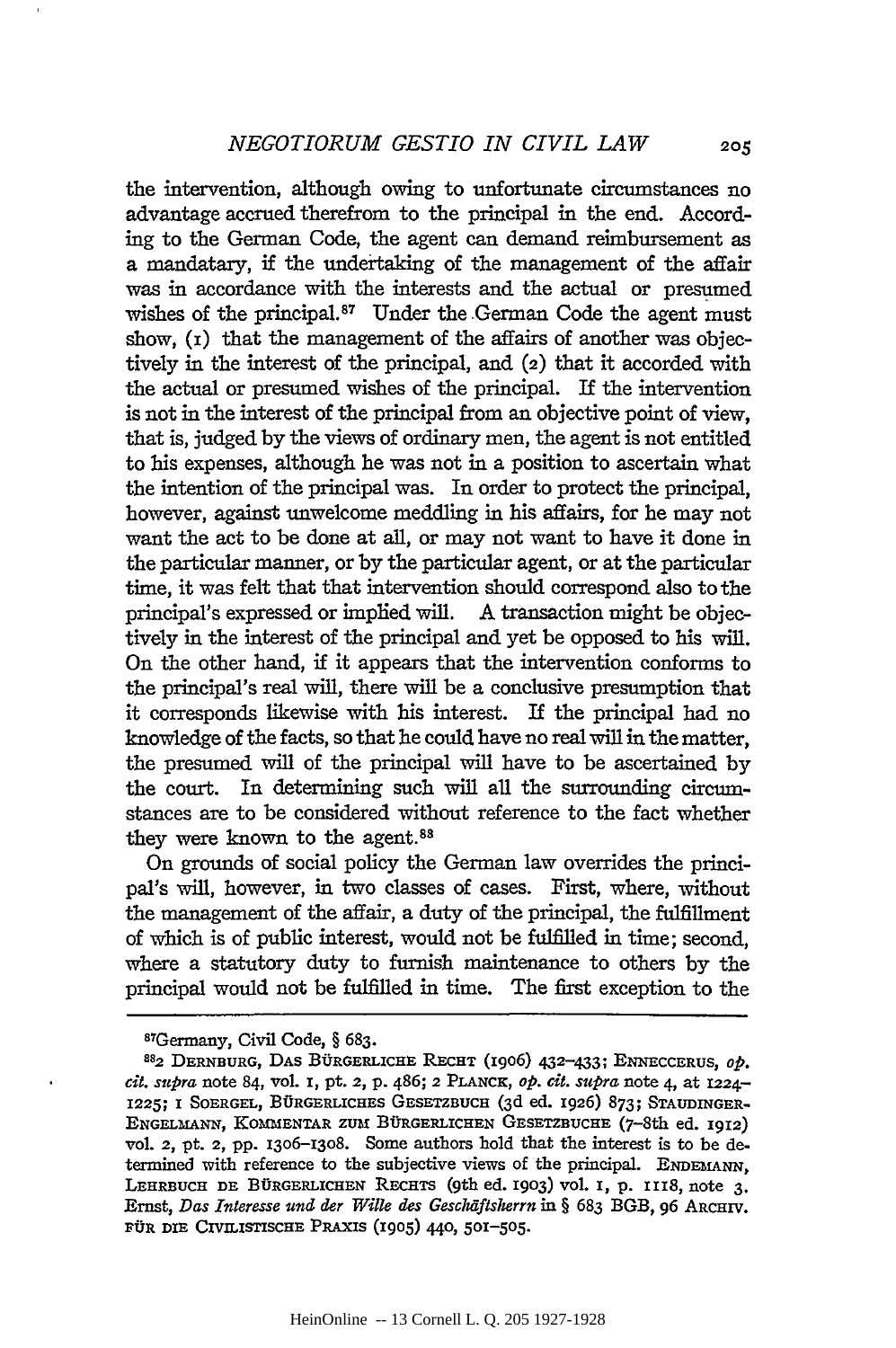general rule that the agent cannot recover his expenses against the expressed will of the principal is stated in such general terms that it might be given a most extensive meaning. The text does not speak of *public* duty but of *a* duty of the principal, the £u1fillment of which is of public interest. It might be contended, therefore, that the prompt discharge of any private obligation would be of general public interest, and thus authorize intervention against the will of the party obligated. But this is not the meaning of this section. 89 The application of the section is not limited, on the other hand, it seems, to the discharge of *public* duties. The essential thing appears to be that the prompt discharge of the obligation, whether public or private, shall be of public interest. 90 In the case of private obligations, this will be true only under very exceptional circumstances, as for example, in the case of the burial of the dead.91 It has been contended that the discharge of *public* duties is always of public interest ; 92 but this is denied by leading writers who claim that even in the case of obligations of the public law the special condition must exist that the fulfillment of the particular obligation is of public interest. 93

The opposing will of the principal is disregarded in the second place, if without the intervention by the agent, a statutory duty of the principal to furnish maintenance to others would not be £u1filled in time. In this case it is not necessary to prove that the fulfillment of the duty was in the public interest, for the existence of such interest is conclusively presumed. 94

The *negotiorum gestio* implies that the agent acted in behalf of another. In France there has been a tendency to hold that there can be no *negotiorum gestio* without an "intention" on the part of the agent to carry on *another's* business.<sup>95</sup> This appears to have been

<sup>92</sup>ISAY, DIE GESCHÄFTSFÜHRUNG NACH DEM BÜRGERLICHEN GESETZBUCHE FÜR DAS DEUTSCHE REICH, 138.

93According to these writers the payment of another's tax against his will is permissible only if there is a special public interest. 2 DERNBURG, *op. cit. supra*  note 88, at 434 n.; 2 PLANCK, *op. cit. supra* note 4, at I220. *Contra:* !sAY, *loc. cit. supra* note 92. In our own law the actual and prompt performance of another's obligation must be of grave public concern. WooDWARD, *op. cit. supra*  note I, at 3II.

<sup>91</sup>If the duty to support rests upon contract it must be proved that the fulfilment of the duty is in the public interest. 2 PLANCK, *op. cit. supra* note 4, at I220. *Cf.* WoODWARD, *op. cit. supra* note I, at 333-334·

~sAccording to many writers there is no *negotiorum gestio* in the absence of an intention to carry on another's affairs. BAUDRY-LACANTINERIE & BARDE, *op. cit. supra* note 18, at I045; 3I DEMOLOMBE, *op. cit. supra* note IS, at 71-72;

s~2 PLANCK, *op. cit. su{Jra* note 4, at I220. sozbid. *91]lJid.*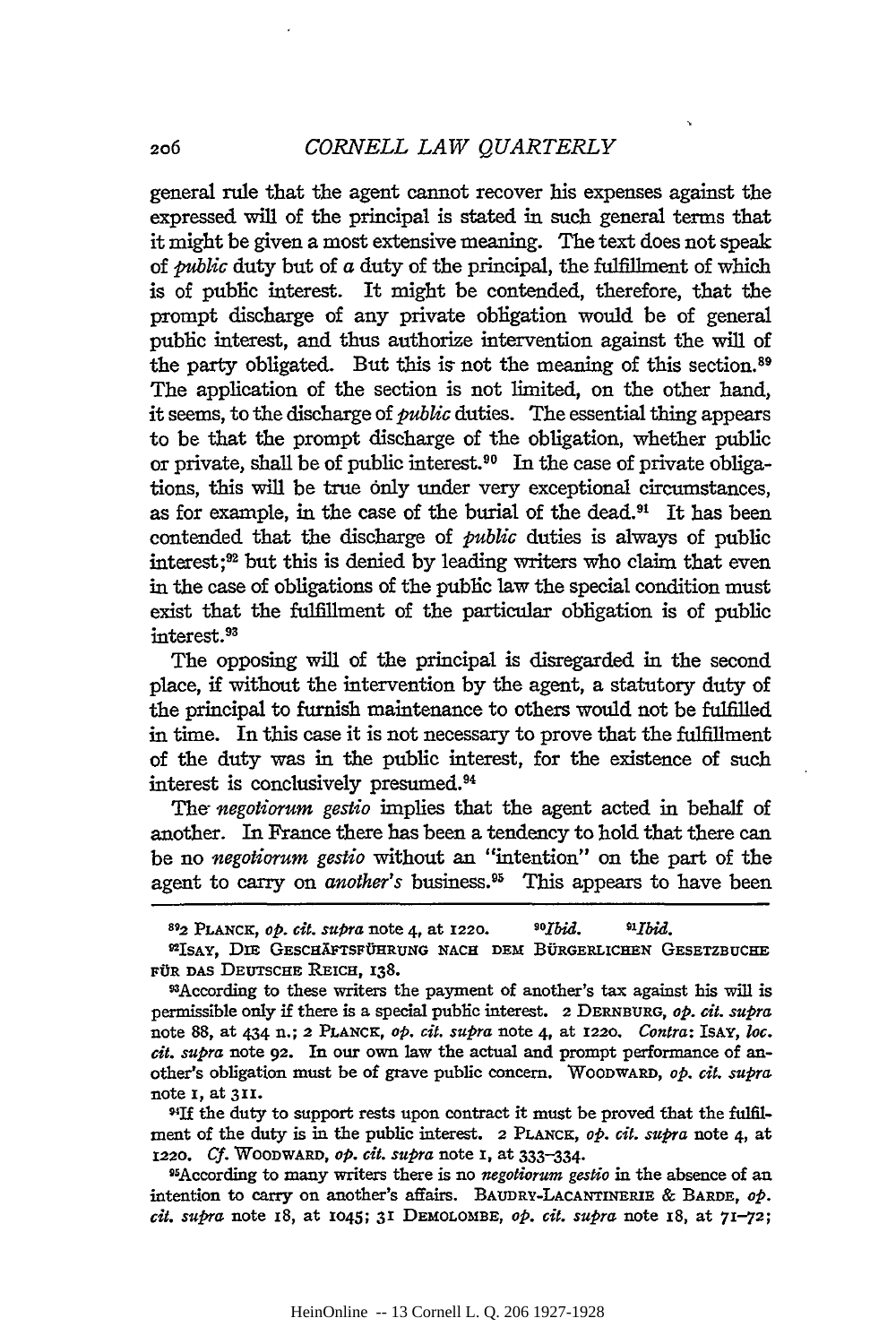the law in France until 1872 when the Court of Cassation rendered a decision<sup>96</sup> which, in the opinion of some writers, did away with the necessity of the agent's *intention* to carry on *another's* affair and to allow him the recovery of his expenses, if he actually carried on another's affair. In a recent decision, 97 however, the same court used language which appears to support once more the intention theory. The Court of Cassation in this opinion interprets the word "voluntarily" in Article 13 72 of the French Code as "intentionally", and relies upon the Roman tradition. Picard<sup>98</sup> contends that this later decision of the Court of Cassation does not in reality support the intention theory, but holds merely that the *negotiorum gestio*  implies "an interference without a purely egotistical thought." According to this writer, there is a *negotiorum gestio* according to French law, if the following conditions exist:<sup>99</sup>  $(1)$  The intervention must not have proceeded from a purely egotistical thought; (2) The intervention must not conflict with the legitimate opposition of the principal; (3) The intervention must have been useful to the principal. The courts, according to Picard, no longer inquire into the intention of the *gestor,* but into his act, which they appreciate in a spirit of liberality. If the act is profitable to another, they presume that the *gestor* did not intend to serve his own ends exclusively. All that is required is that the *gestor* be conscious that he is rendering

20 LAURENT, *op. cit. supra* note IS, at 353-354. See also 5 GIORGI, *op. cit. supra*  note 22, at 56. *Contra*: 2 COLIN & CAPITANT, COURS ÉLÉMENTAIRE DE DROIT CIVIL (I915) 7I2; DEMOGUE, *op. cit. supra* note 38, at 32. See also PACCHIONI, *op. cit. supra* note 22, at I7g-183.

96 Letellier v. Derode, Cassation (Req.), June I8, I872, Dalloz, 1872, I, 47I. The facts of this case were as follows: Letellier, who was a merchant in Paris, bought on Aug. 24, 1870, of Derode, a merchant in Havre, 25,000 bushels of American wheat. The purchaser paid 50,000 francs on account, but was unable to accept further delivery of the wheat owing to the siege of Paris. Letellier having left Havre without giving instructions concerning the wheat, Derode obtained an order from the court authorizing him to store the wheat at Letellier's expense and another order subsequently authorizing him to sell it. In a suit by Letellier to have the original contract rescinded the Court of Cassation held that in asking for the sale of the wheat Derode had acted as *negotiorum gestor*  in the interest of Letellier, the owner of the wheat, and in his own interest. It says: ''Whereas the reciprocal obligations arising from the quasi-contract of *negotiorum gestio* result from the fact of the carrying on of the affair and the law, and not from the intention of the parties; and whereas it is of little consequence that the gestor meant to act both in his personal interest and that of a third person, if in fact the third party was interested in the *negotiorum gestio* and was

<sup>97</sup>Benoit v. Biollay, Cassation (Civ.) June 23, 1919, Sirey, 1921, I, I2. 99Ficard, Revue Trimestrielle, 1922, p. 21. 99*Jbid.* 23.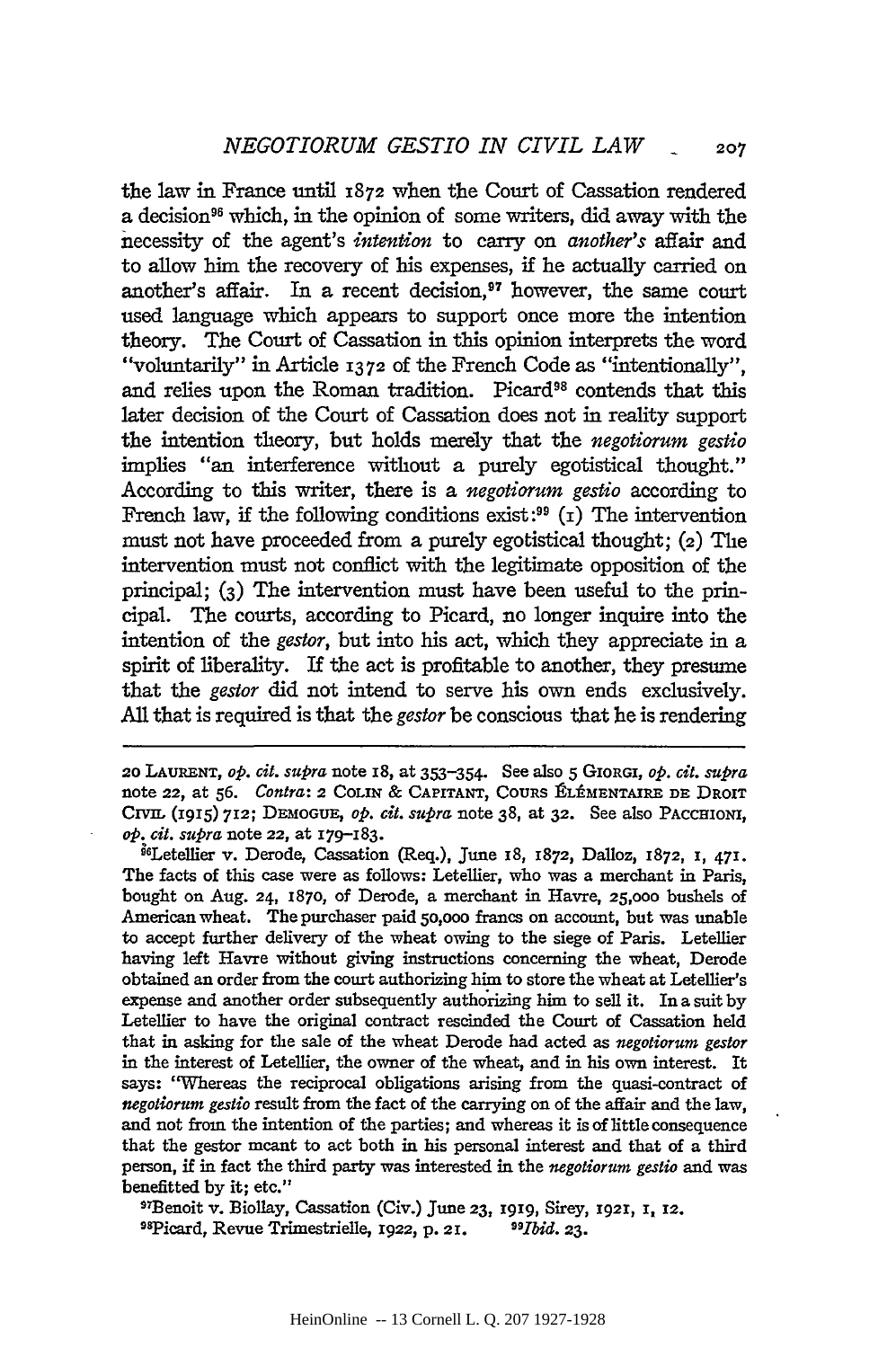useful service to another. If he is conscious of this fact, the intervention is not egotistical, although he was pursuing his own interests at the same time or believed that he was under a contractual duty. Whether an intervention is egotistical or altruistic will depend, therefore, according to Picard's formula, upon the utility and necessity of the intervention.<sup>100</sup>

In Germany it is held that the agent must act with a consciousness and will that the affair, in which he intervenes, is "foreign" to him.<sup>101</sup> The fact that the agent has a personal interest in carrying on another's affairs does not prevent its being a case of *negotiorum gestio,* for the performance of the agent's personal obligation may involve at the same time the management of another's affair.102 It is not essential that at the time of acting, the agent had a particular principal in mind. The will to act for whom it may concern suffices.<sup>103</sup> A person may be a *negotiorum gestor,* therefore, for a corporation or a partnership to be formed.104 If a person treats another's business as his own, either because he mistakenly thinks it is his own, or because he wishes to make it his own, although he knows that it is objectively another's, he cannot recover as a *negotiorum gestor,*  but may be held as such.105 Where a person acts in behalf of another in execution of a mandate from a third party, or by reason of some public or private relationship which obligates him to act, he will ordinarily not be *negotiorum gestor,* as the intention to act in behalf of another will be lacking. A mandatary, for example, intends to act as such in behalf of his mandator, and not as *negotiorum gestor.*  An official acting within his official duties generally does not intend to act in addition as a private *negotiorum gestor.* It is possible, however, that under particular crcumstances, such a person intends to act as *negotiorum gestor* for another, for example, if there should be a doubt in his mind concerning the validity of the mandate or such other relationship.<sup>106</sup> When a person transacts at the same

*IOO]bid.* 32.

tolSORGEL, *op. cit. supra* note 88, at 868; 2 PLANCK, *op. cit. supra* note 4, at I214 ("if the agent had the intention of carrying on another's affair").

<sup>102</sup>Decision of Imperial Court, June 19, 1913, Das Recht, 1913, No. 2407; 2 PLANCK, *op. cit. supra* note 4, at I215; SORGEL, *Joe. cit. sttpra* note 101.

<sup>103</sup>Decision of the court of Stuttgart, Jan. 15, 1909, Das Recht, 1909, No. 661; 2 PLANCK, *op. cit. supra* note 4, at 1215.

<sup>104</sup>Decisions of the Imperial Court, Oct. 30, 1886, 42 Seuffert's Archiv, 160; June 19, 1913, Leipziger Zeitschrift, 1913, 853.

 $105$ This is expressed in § 687, par. I. The agent will be liable in tort if his intervention was based upon fault and damage to the principal resulted. 2 PLANCK, *op. cit. supra* note 4, at I230.

<sup>105;2</sup> PLANCK, *op. cit. supra* note 4, at I215.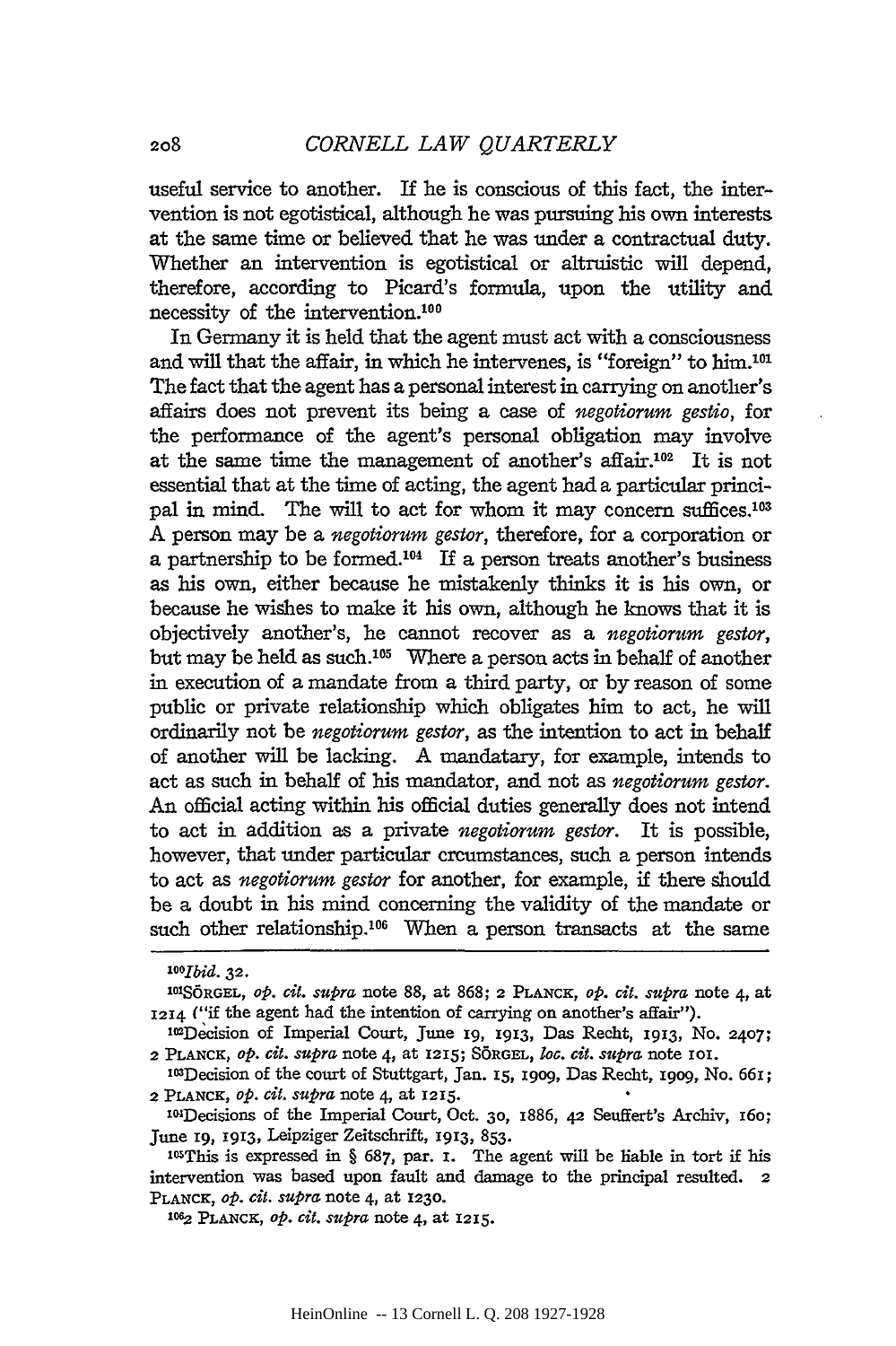time his own business and that of another, either as co-owner or partner, the rule governing co-ownership or partnership will control.107

The traditional rule has been that the agent intervening in the affairs of another could recover only his outlay, and not compensation for services rendered. In modern times, however, compensation has been allowed where the agent rendered professional services.<sup>108</sup>

The *negotiorum gestio* of the Roman and modem civil law is an institution midway between mandate and quasi-contracts. In some countries, like Germany, it seems to approach more closely to mandate, whereas in others, France for example, it is identified more fully with quasi-contracts. The boundaries of the *negotiorum gestio* are everywhere ill-defined. The codes generally give no definition, and leave the working out of the concept to the courts and writers. Although a vast literature has accumulated on this subject and a large body of decisions exist, it is not possible, in the nature of things, to state in precise but general terms what is meant by carrying on another's affair within the meaning of the doctrine of *negotiorum gestio.* The formulas suggested have been many, but little helpful in the solution of concrete problems. Assuming the conditions of *negotiorum gestio* within the meaning of the term in a particular country to be present, the agent can recover his outlay to the extent that the principal has been enriched. Such recovery seems to be allowed, although the intervention was against the direct prohibition of the principal. If the conditions are present which have been called in this article *negotiorum gestio* in the narrower sense, the agent can recover his outlay as such, provided it was necessary or proper, without reference to the fact whether it resulted in benefit or loss to the principal. This is the feature of the *negotiorum gestio* which is its most distinctive characteristic and stands out in striking contrast with Anglo-American law.

The above represent some of the technical rules that have been developed in connection with the subject of *negotiorum gestio.* These convey, however, only a very inadquate idea of the importance and function of the *negotiorum gestio* in the modem civil law. These can be appreciated only through a study of its relation to the general system of law of which it forms a part. The *negotiorum gestio* has been found to be a very flexible and useful tool for the promotion

<sup>1°7</sup>Ibid.; *cf.* WooDWARD. *op. cit. supra* note I, at 33D-333·

 $108$ So already in Germany before the adoption of the present Civil Code. 2 WINDSCHEID-KIPP, *op. cit. supra* note IS, at 923-924.